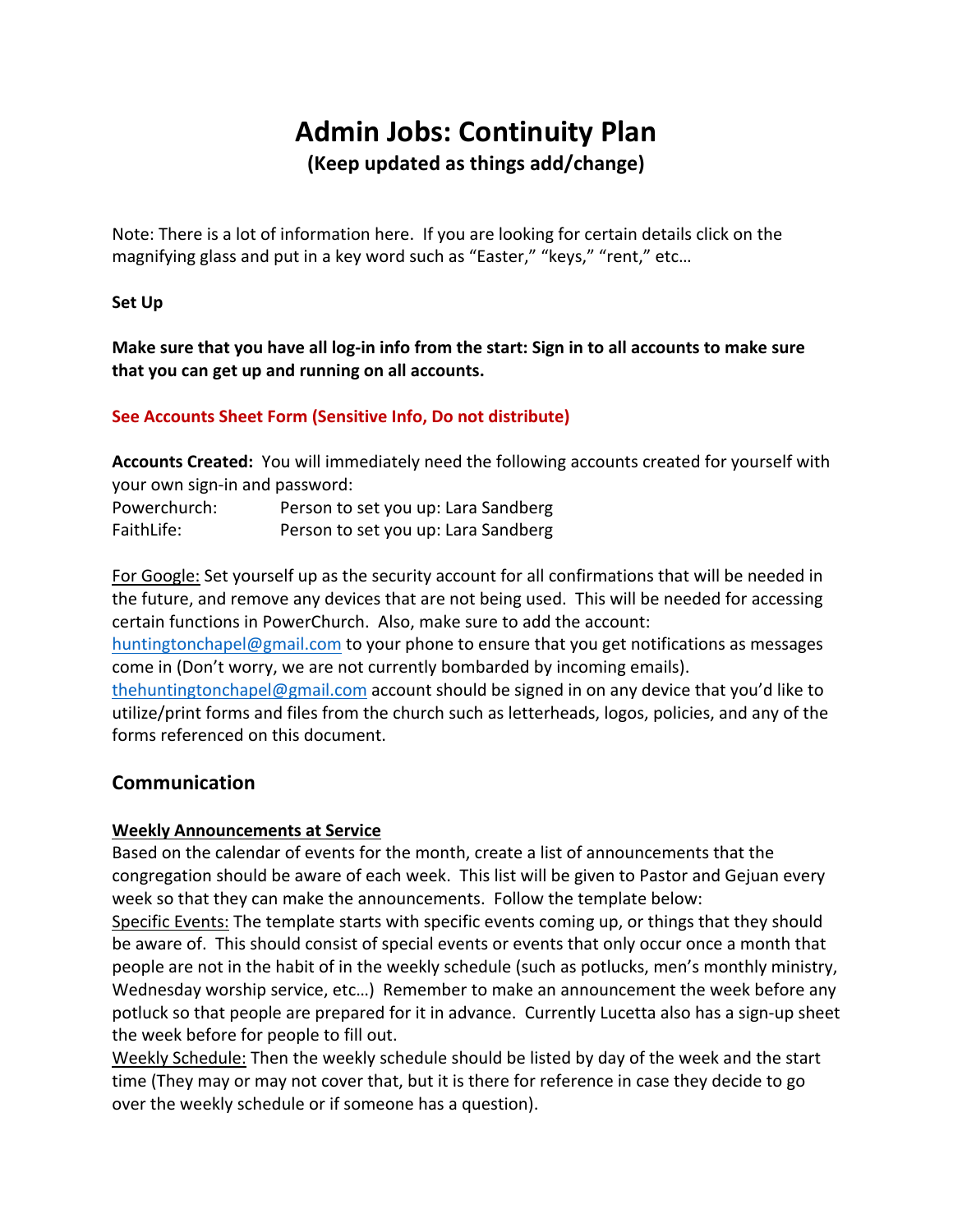## **Email it to Pastor Doug and Gejuan by Saturday.**

Gejuan: gejuan.williams1@gmail.com

Pastor Doug: pastordougs@mac.com

I recommend doing the entire month at one time while creating the calendar and just adjust it each week if needed.

## **Emails**

**Respond regularly to emails**: via huntingtonchapel@gmail.com

## Note the difference between 2 emails:

huntingtonchapel@gmail.com is the one for correspondence: emailing people and businesses thehuntingtonchapel@gmail.com is designated as a resource for multiple people to use. There should be no finances, or correspondence through this one because many people have the login. It is for setting up the website, sharing files such as docs, logos, pics, etc…

[Note: I typically set up Chrome and leave all the tabs up for the different emails so that I can check them daily-the 2 gmail accounts, and the wix account in case we get any notifications].

Send out **a weekly message** with any updates, announcements that people need to know along with the link for the Sunday service via huntingtonchapel@gmail.com . When you compose a message, click on BBC, then type in "congregation" which is the group for people who want regular updates. For other group lists you can go to the google contacts app and see them under the labels section.

The facebook/youtube links for the Sunday service are on the sermons page on the church website: https://www.thehuntingtonchapel.com/

Or you can shortcut here:

Youtube page: https://www.youtube.com/channel/UC3kF31RzhzwxEI1Q9XD4b1g Fb Page: https://www.facebook.com/huntingtonchapel.live.5

\* Make sure that you click on the correct video and send that link (which is different for each video).

## Other links:

At times you should remind people that they can support the church by:

Online giving: making payments online at: https://faithlife.com/the-huntington-chapel/give Amazon Smile: Or that their purchases via Amazon can send a portion of their purchase to the church at no expense to themselves by signing up at: https://smile.amazon.com/ch/20- 4453354

\* Note: When sending out emails make sure that they are custom and interesting so as to get people to want to read the email. Copy and paste emails are rarely opened, so make sure that there is something that will make people want to open it. Subject lines like "Are you coming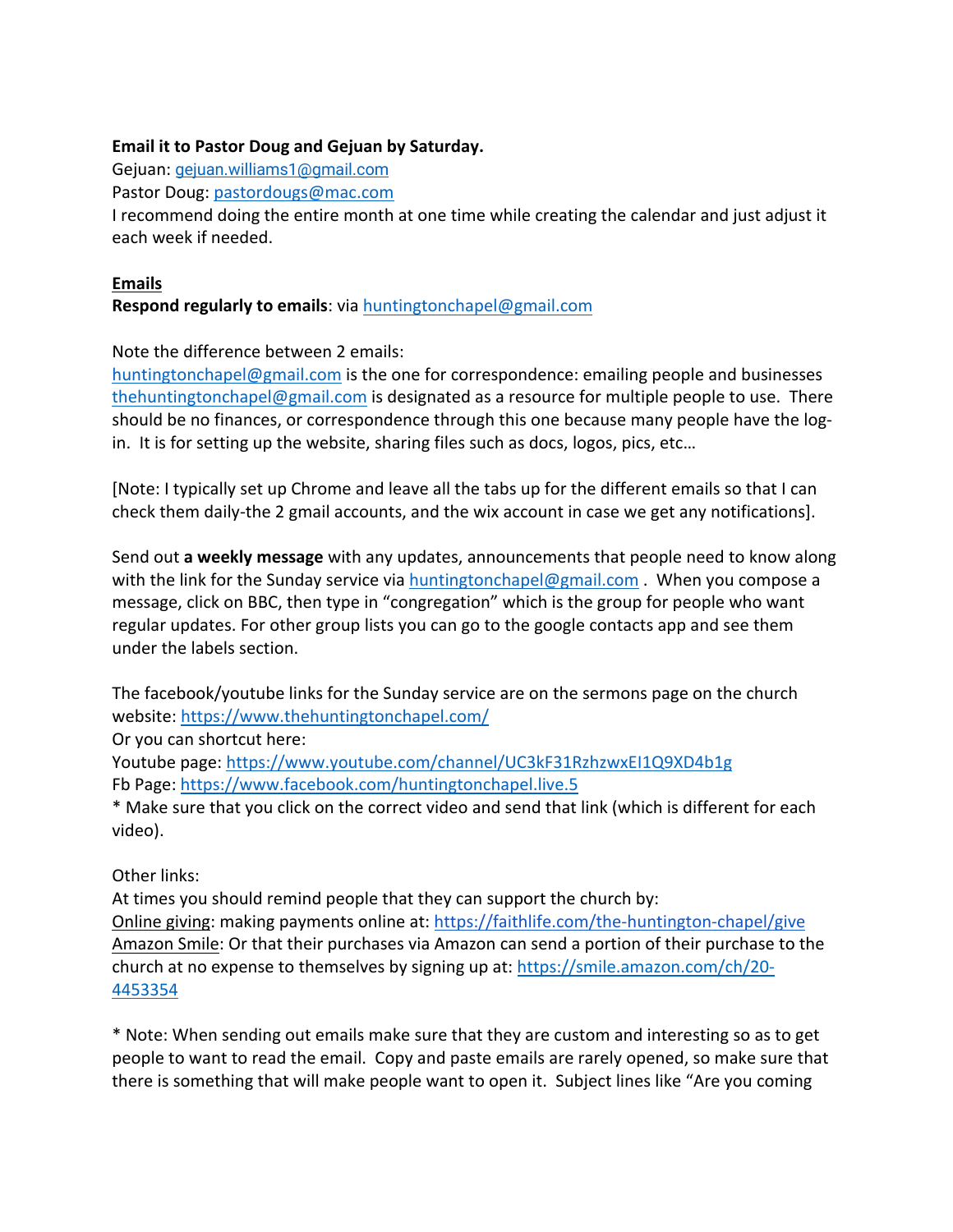Saturday?" cause people to want to know what is Saturday. So find creative ways of getting the word out.

Communicate on behalf of ministries with updates regarding their upcoming events and needs. Sometimes this can be a part of the weekly email, other times it can be a separate email.

\* Note: try not to send too many emails out in a week or some people may request for their contact information to be removed.

**Hopeline:** Will ask for the chapel to support their yearly baby bottle coin fundraiser around March, which we help them in.

**Pivot:** will ask to schedule Sunday services where the ministries will present at the church. Pick 2 Sundays in a year when nothing is scheduled and set it up at the start of the year. Make sure to put it on the schedule.

**Yearly Audit for Hartford Insurance**: Is due around March based on the previous year numbers. More details in financial section

## **Maintain Email Contact Information**.

Update contacts as new visitors come in.

Group lists: Also there are a few **group email lists** within the email contacts that we use at huntingtonchapel@gmail.com Some people want infrequent messages for information on events such as VBS who do not want weekly updates. So these groups should be regularly managed within the google contacts app. Note: when adding a person to a group in google, make sure to click "apply."

For anyone who subscribes to our website, make sure to add their contact in the contact app, and add to the group "congregation" so that they will receive regular email updates

**Note: Email contacts are extremely important for Powerchurch, as it allows us to send end of the year statements via email without paying postage to mail them all. Make sure to update Powerchurch regularly with this information as new donations come in**

## **- Contacts to maintain:**

**Emails/Street Addresses/Phone Numbers**: should be updated in **Google, Powerchurch, the church directory, and in WhatsApp**. Print out directories as needed for the church members to be able to communicate with each other, and update WhatsApp for ministry communication.

## **See Form for Church Directory**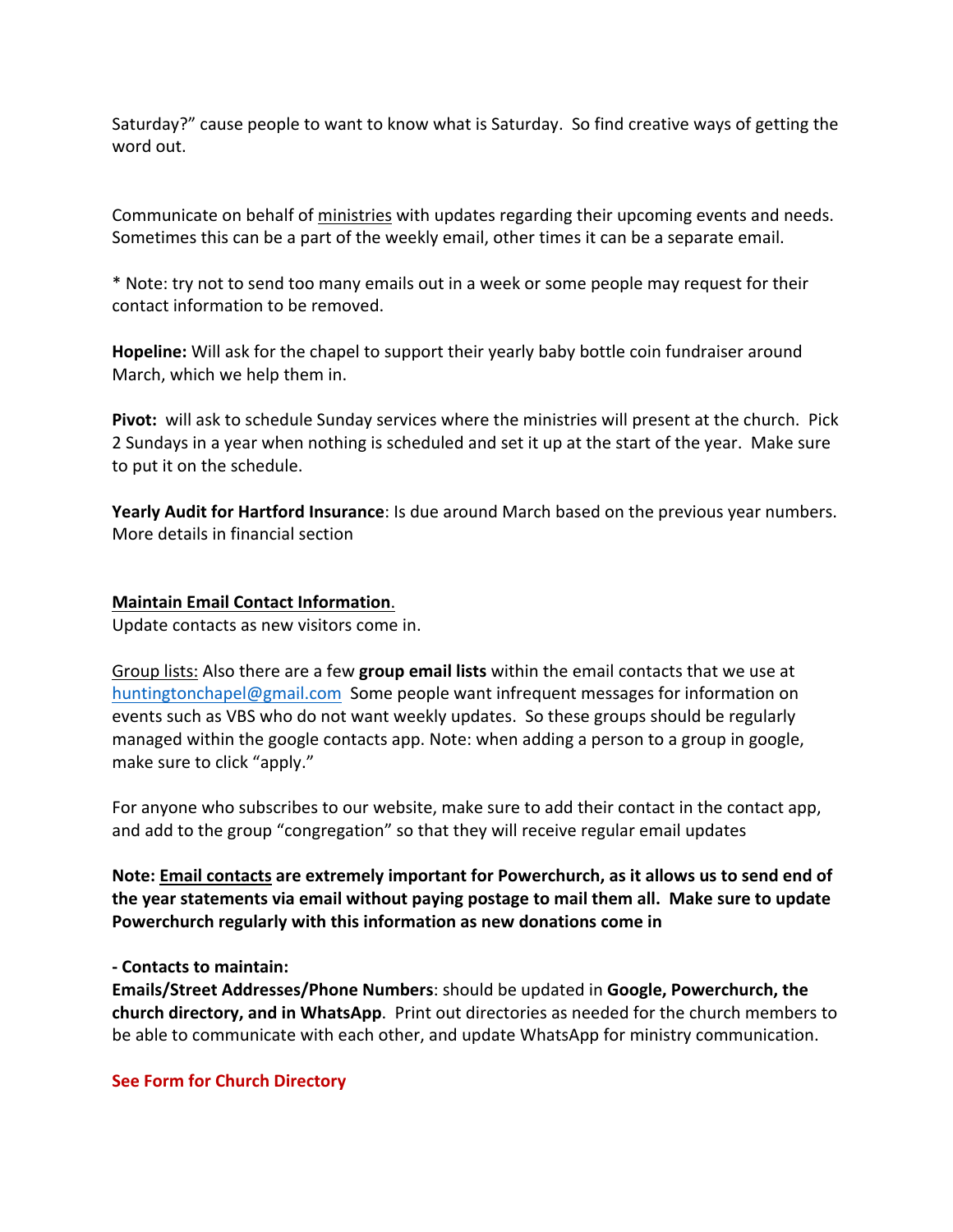## **Collect Information of visiting families to be able to communicate with them:**

A general form should be available to ushers and all ministry leaders asking them which group lists they are interested in getting notifications from, which includes the main group and subgroups such as men's ministry, women's ministry, etc…. There should be a hard copy of this form and a digital version on-line. As these come in, maintain these email groups, adding people who are interested and removing people who ask to be removed.

**\*Note:** An online form collects email information for people who would like to be contacted. It should go to the church email, but sometimes does not. Therefore, it is important to check the notifications within wix often to confirm that we are responding to all correspondence on the forms…

## **See Visitor Card (there is a front and back which we print out on white cardstock paper)**

## **Future possibilities:**

A tablet station can be mounted for people to be able to do this online in Kellogg Hall. It also ensures that the information is legible.

## **Check Mail**

regularly and file as needed:

-Leave mail in the mailbox for the others who live on the church grounds. They are responsible for picking up their own mail.

-Put Pastor Doug's mail at his door or in his office.

- Bills: File the bill and write the check out to be signed (See financial section on writing checks) **Note: Services try to solicit purchase of a domain name and it looks like a bill. Do not pay any of these. Payment is sent to autopay via our wix service, so check the status of our Domain only within the Wix account.**

- Donations: come throughout the week: Put it in the vault so that it can be counted on Sunday along with the other contributions. Note: It is important that these checks are in the vault before the money is counted to make sure that we have exact amounts for deposit. Do not add the checks to the deposit after it has been counted on Sunday, because it throws off the numbers that the treasurer has for deposit.

[Note: we receive payments from **Antero** and **St. Pauly's Textile**, put them in the vault to be counted with the weekly donation, and file the  $2<sup>nd</sup>$  part of the slip in a file in the income section.]

-Daily Bread will send out a renewal form to receive free copies around February. We sign up for 50 currently, but can change it to any number. You can also call them if needed to renew or adjust the amount at: (616) 974-2210.

## **Phone**

Check **the phone regularly**: (Currently more people email than call). To respond to messages pick up phone, hit the button with a star on it, hit code (#####-see sheet for code). Follow the prompt to listen/delete/save messages. (You can also call from outside the church to retrieve these messages by calling the church number (203)929-1222, when the message starts hit #, then you can enter the mailbox number and password.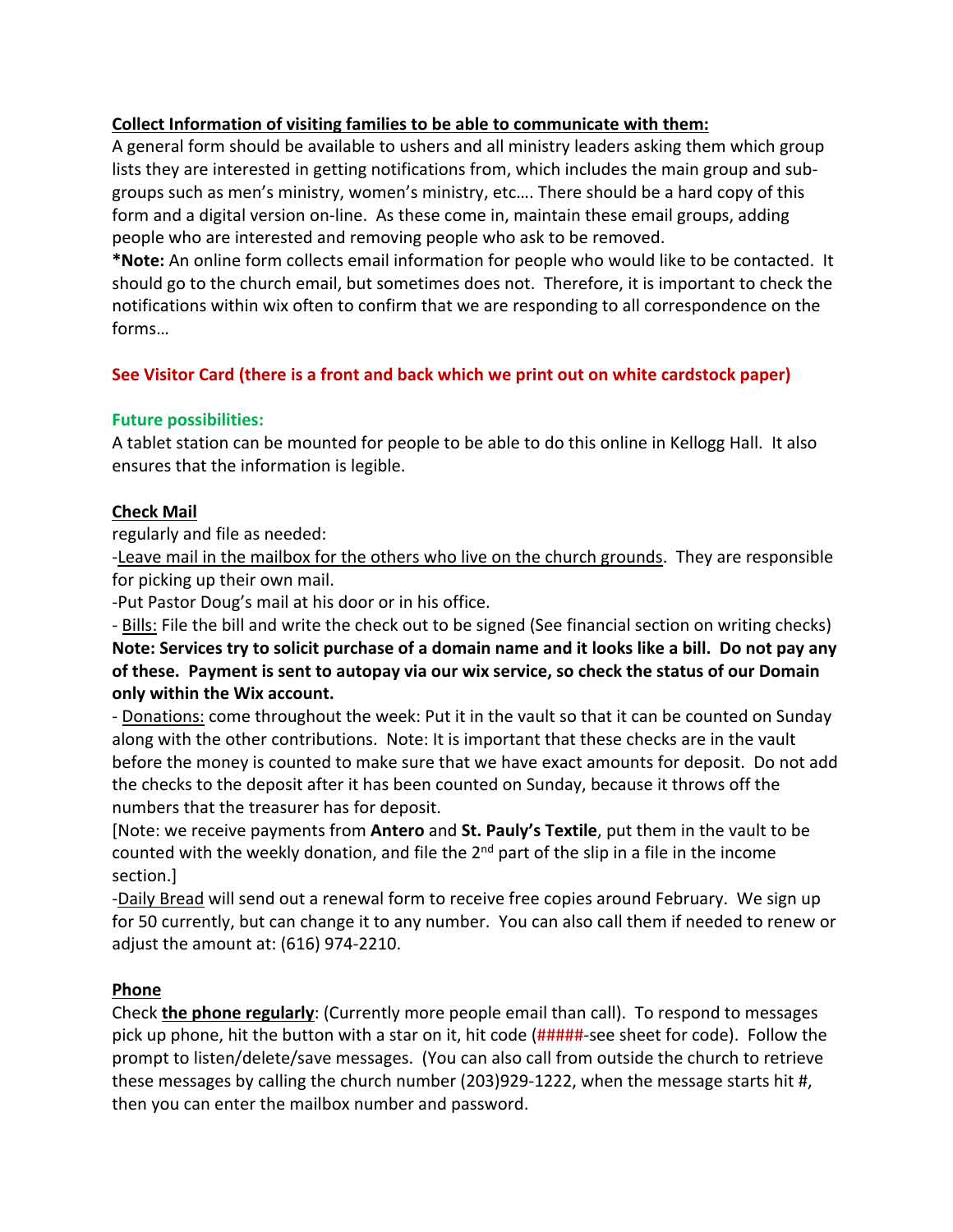### **Update Answering Machine messages as needed.**

#### Future possibilities:

Ministry extensions: It is possible to set up contacts for teams such as VBS, P&F, Elders, etc so that the ministry leaders can call in regularly from home and retrieve any messages without having to go through the administrator for all the messages, but in this case the messages should be regularly checked by the ministry leaders.

Announcements: A directory can be established with lines for any updates/announcements: Example: Weather Cancelations can be easily set up and programmed even from home. Push line "5" for announcements and they can hear if church is closed due to weather along with any related announcements. Press line "6" and there can be an announcement for an upcoming event and what to bring, what time to be there, etc…

For programming instructions on phone see document called "Vodavi Phone Usage."

#### **SEE FORM**

#### **Website:**

Update the page as needed. To log on, go to wix.com. Click "sign in" (upper right part of screen): Click "Continue with Google." Make sure that you save this gmail account to your pc and it'll show up automatically. Just click "Choose account" It's the one that is thehuntingtonchapel@gmail.com All Sites: It's the one that says "Premium" on it. "select and edit" then "edit site."

-Make sure that the **front page** is always updated with the week schedule, and **any cancellations/delays** from weather, etc…

- Add/remove pics/forms for events, etc…

**Important Announcements:** Should be sent via email, and put on the website main page

#### **Future possibilities for important announcements:**

- Contact groups can be set up via WhatsApp: Create account

- Announcements can be recorded into the phone: Set up a line in the directory

- weather announcements can be sent to radio and tv stations: create accounts with these stations

**Prayer Requests:** No system is currently in place and this should probably be reconsidered. In the past a list of the same prayer requests was placed in the bulletin, but these were requests from months and years and lost any serious attention. A better system should be created if we see the need. Ideas include: A prayer box for the pastor/elders/prayer team to go over is a possibility where they can consider what to pray over individually, within their team, or creating a group (maybe on Whatsapp or a facebook group) where prayer requests can be shared.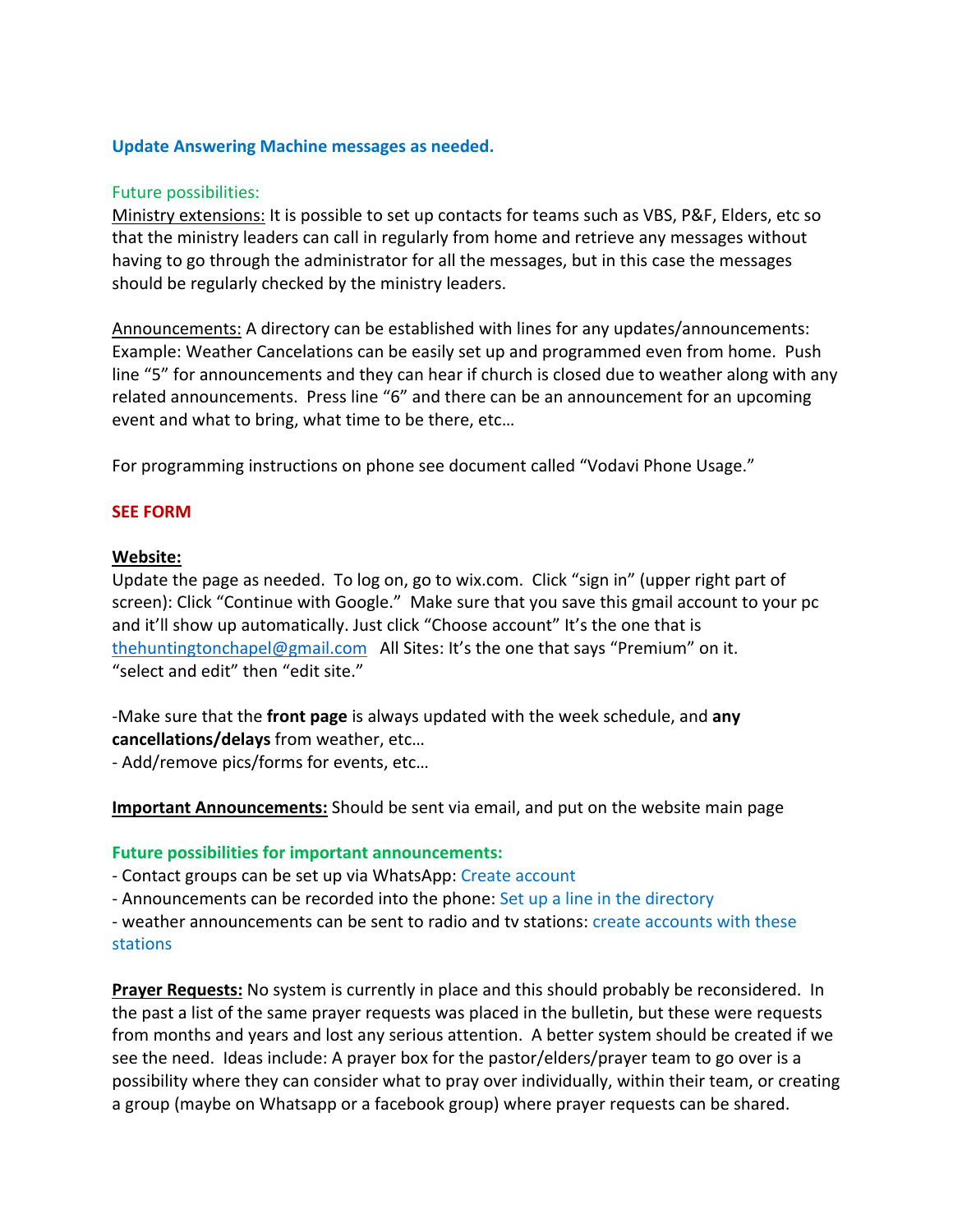Whatever we do, it should be in a way that keeps prayer requests fresh in a manner that will actually encourage active prayer engagement. If there is a prayer team created, this can be something that they create. A Prayer Request Form exists in the Church Files folder which can be used/adapted for this if desired.

### **See Prayer Request 8.5 x 11 Form**

#### **File Complaints/Suggestions**

As problems arise, keep them listed on file so that the issues can be communicated with the **elders/P and F team** to come up with a solution.

#### **Maintain Church Files, Records, Ministry Binders, and Office Supplies**

## **Church Files**

Maintain the church filing system according to the following pattern… 1: yearly financial files (in black filing drawers), 2: Reference Files (in side drawers), 3: Regularly used files (in main desk drawer). See below…

**1: Financial File Cabinet:** Is the lockable standing black cabinet. Each drawer should be specific to individual years (Example: drawer 1 is 2019, drawer 2 is 2020), and **only have financial information** in these files including…

- **- A basic records section:** for any reference docs such as the yearly budget for that year, powerchurch print outs, etc.
- **- Contributions section:** for all income (both General and Restricted Funds)
- **- A Budgeted Expense Section:** for all budgeted expenses
- **- A Restricted Funds Section:** for all designated expenses.

At the year's end, all files should be shifted down 1 level, and the new year placed at the top. The files from the bottom drawer should be placed in a box and stored away for future reference if needed.

Any non-financial documents should be filed in either of the following 2 drawers….

**2: Reference Files:** Should be stored in the side cabinet drawers, which includes the following in this order…

**- Templates**: blank forms, blank certificates, clothing drop-off signs, mail tools, w4 blanks, signs for church meetings, etc…

**- Foundational:** steering committees, Church of Shelton, pics-memories-cards, elders assigned to members (old), annual meeting example-Black Rock, constitution, by-laws, ordination submitted, etc…

**- Inventory:** manuals and receipts: roof, boiler, sound equipment, office equipment, etc…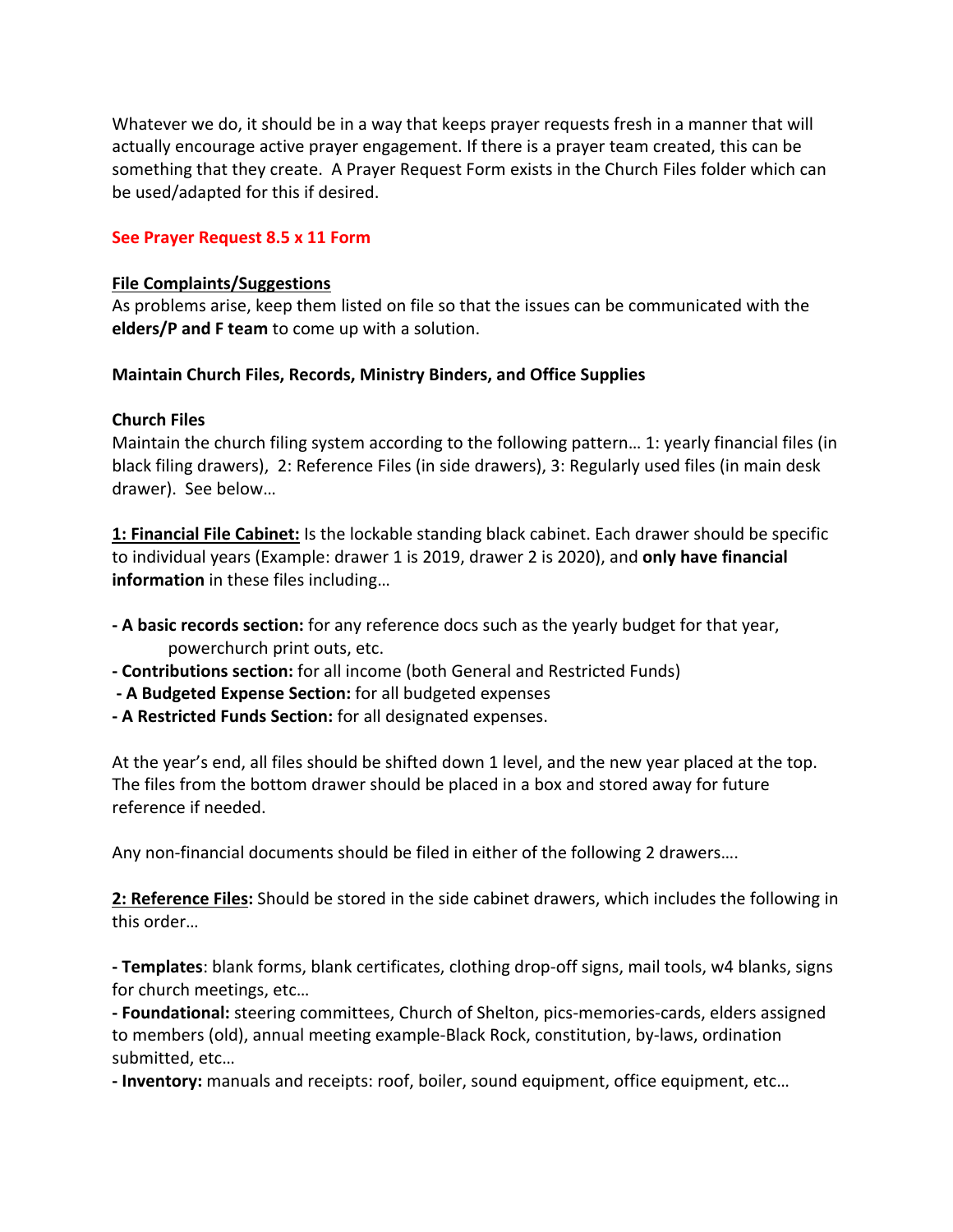**- P and F Docs:** grounds, shelton grounds docs, blueprints, wall hits, water issues, pest and termite service, etc..

**- Spiritual:** revival notes, prophecy (general and specific), guest speakers, etc…

**- Teaching notes**: small groups, ABC's of evangelism, Bible version notes, freedom series, leadership notes, equipping, spiritual gifts, listening to God, Encounter Retreat Training, etc…

**- Topical:** women in ministry, same-sex marriage, Hopeline services, etc…

**- Records/Spiritual Milestones:** weddings, baptisms, etc…

**- Ministry Leadership:** leader meetings, ministry fair, etc…

**- Church Ministries:** Nursery/Sunday School/ Youth docs and resources, VBS, usher, altar ministry, Higher Ground, Royal Family Kids Camp, Nativity, Christmas, advent, drama, Easter flowers and egg hunt, movie night, etc…

**- Current Contracts:** Tenant Contracts.

**3: Regularly Used Files:** Should have hard copies stored in the drawer of the main desk. These should include files such as the Constitution and By-laws, Ministry Policies, Recent Contracts, etc… to be distributed as needed. The filing goes as follows…

**- PowerChurch** Set up and information

- **Organization Docs:** Constitution, By-laws, vision, grounds info, policies, procedures, ordination information, etc..

- **Financial Docs:** Bills to pay, w4/w9/1099 info, 501 c3, tax exempt docs and vendors (Home Depot, Bjs, etc…), credit card policy, tax info-general, mileage reports, reimbursement forms, post office forms, reimbursement needs, etc..

-**Contact Information:** directory (old and new), membership forms (old and new), business accounts, churches, forms: Milford Beach-baptism, and Venture Scout Contract, etc…

**-Ideas:** bulletins, welcome cards, calendars, past promotional, advertisement, signs, vbs, etc…

- **Other:** To do, church supplies, elder considerations, etc..

## **Records**

Membership: To be official, all members must sign and submit a membership application.

\* Note: though this is not in the Bible, membership ensures that church leaders and voting members in the church are in alignment with the statement of faith, values, and vision that we believe God has given to the church. Membership is required to vote on church matters and to be a leader within certain ministries. Therefore, it is crucial that our records are always updated as we receive new members and as people move away, leave the church, or change their belief. These should also always be kept on file, and a complete list should always be available when making any church votes, or when receiving people as new leaders within the church. Certificates should be made for those who become new members. The form is in this folder, and the certificate paper is in the file drawers in the office.

## **See Membership Application Form**

## **See Chapel Membership Certificate**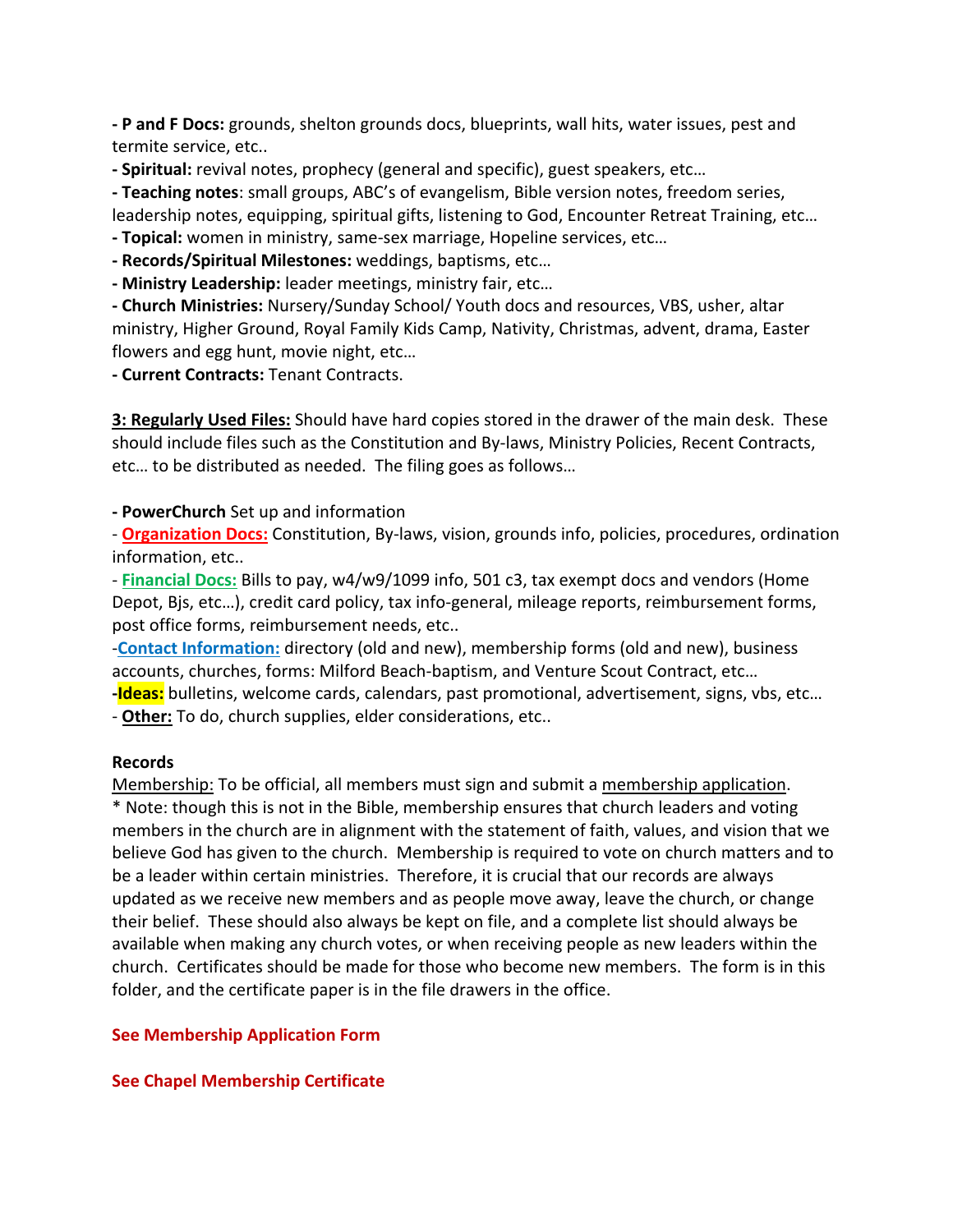Baptism/Dedication: As people experience the joy of baptism/dedication, they should be given a Certificate of Baptism/Dedication with their picture of baptism/dedication on it as a memorial and reminder of this great event. At each baptism/dedication the church should list the names of all who were baptized/dedicated for our own records. These should be filed away digitally and in a folder. Certificate Paper is in a folder for this purpose. If we run out, purchase more.

## **See Template for Baptism Certificate: (Create)**

Weddings: Similarly, as people experience the joy of marriage, they should be given a Certificate of Marriage with their picture on it as a memorial and reminder of this great event. Certificate Paper is in a folder for this purpose. If we run out, purchase more.

#### **See Template for Wedding/Dedication Certificate: (Create)**

Covenants/Contacts: Any other contracts or covenants should also be filed away for our records.

#### **File any templates and document here as they are created**

Deaths: You may be requested to create a flyer to pass out with the order of service and information about the person's life

## **See Template which may be used for such purposes**

Newspaper articles/picture albums: Store these in the reference file drawer in the memories folder

#### **Ministry Binders**

Each ministry should create a ministry binder as its continuity plan (similar to this document), which contains all important documents, protocols, contacts, good ideas, games, activities, speaking/curriculum notes, etc…. If an emergency arises for a ministry leader, the ministry should still be able to continue without the dependence on one person's knowledge who may no longer be available.

#### **Every Ministry Leader should create a ministry Binder and maintain it.**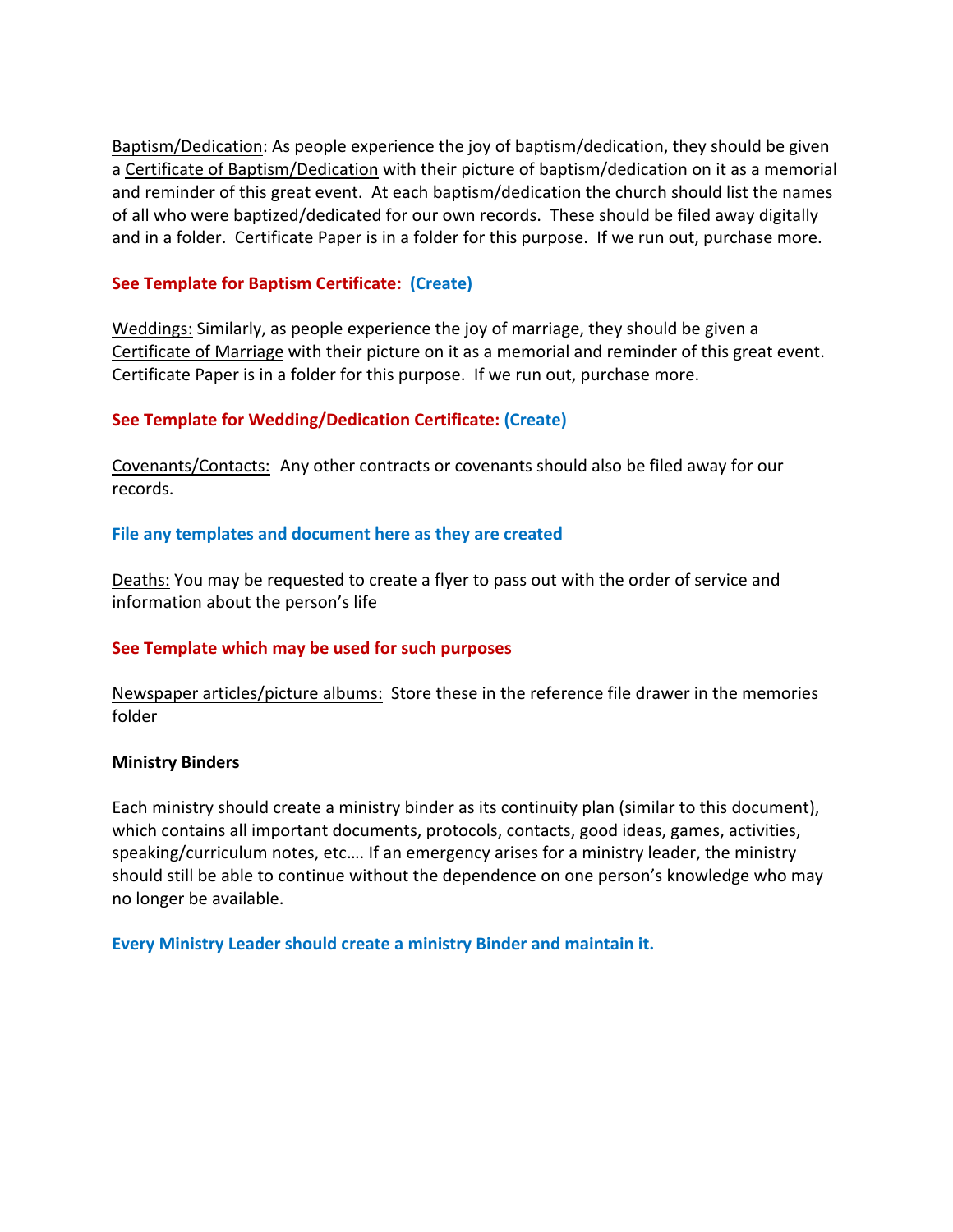## **Office Supplies**

The office should always have the following supplies available in the office for ministry preparations (in the copying machine room/hallway with bookshelves):

- -a copy of this form stapler/staples binder clips
	-
- business contacts form staple remover paper clips
	-
- church directory tape dispenser/refills scissors
- 8.5 x 11" white paper calculator post its
	-
	-
- white paper  $\overline{\phantom{a}}$  calendar  $\overline{\phantom{a}}$  erasers
	-
- black ink refill for printer pens pencil sharpeners
- -envelopes (big/small) envelopes w. windows w4/1099 paper
- 
- 
- 
- 
- 
- 
- 8.5 x 11" white stock paper 3 hole puncher pencils
	-
	-

## **Print/Distribute Files as Needed**

## **Print per Request:**

Ministry leaders may ask you to print out forms, curriculum, etc… for them. Create a system for distribution to anyone who makes a printing request for them.

## **Establish a Print-Yourself System:**

Establish a system where people can easily print their own documents. Currently people can take printed pages and copy them in the copying machine, but if they want to print a digital file it must be done through the church PC. Therefore, set up a system where people can print forms that they have digitally. This may consist of using a flash drive and posting instructions on how to print from it, or connected to the network via cord or manually. This system still needs to be done.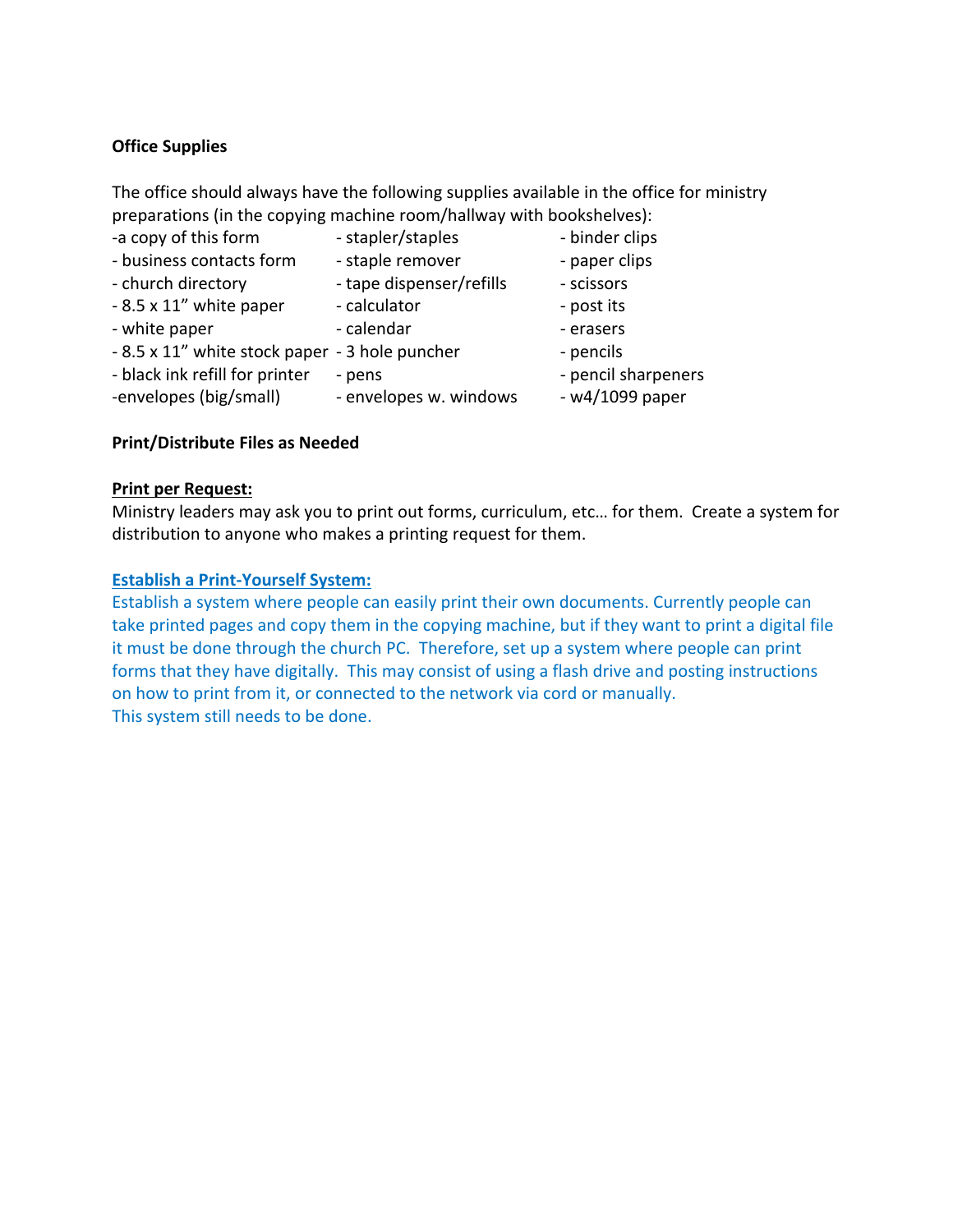## **Maintain Supplies and Church Inventory**

## **First Aid Kits (3):**

A kit should be in 1: Kellogg Hall, 2: the Conference room in Chamberlin House, and 3: in an outside bin (during warm weather-Keep it in the Kitchen during the winter). Each kit should have a list of all the required supplies in each kit, and index cards for people to record what was used. As Items are used, they should be recorded to make restocking of the kits simple.

## Establish These

#### **Maintain keys/codes/security camera access:**

#### Keys:

Maintain the **key box** with the appropriate keys (masters on one side and extras on the other). Never give away a master key, only give out an extra and make sure that it is returned. For those who are able to have a copy of any key a **filing system** should be maintained that records every person who has the key and whether a key is ever lost. A **Key Agreement Form** must be signed where the person agrees to not make any copies of keys and to return any/all keys if they ever leave the church.

## **See Numbered Key List: For Current Keys**

## **See Key Log: list who has**

## **See Key Agreement Form**

## Codes:

Similarly a main filing system should be maintained for anyone who has access to any of the digital locks: (How does this work Al)?

**Security Camera: How does this work Al?**

## **Maintain a Lost and Found Bin:**

There is a bin in the hallway closet between Kellogg Hall and the Sanctuary. Place any lost objects in this bin and periodically make people aware of the bin. On occasion put out the objects on a table requesting people to take it if it is theirs, noting that in a certain time the items will be donated.

## **Maintain a Borrowed Items Log:**

At times people may request to use items that the church has. In this case they should fill out the borrowed item log which records everything being borrowed and an agreement that anything not returned in the same condition will be replaced with a new item.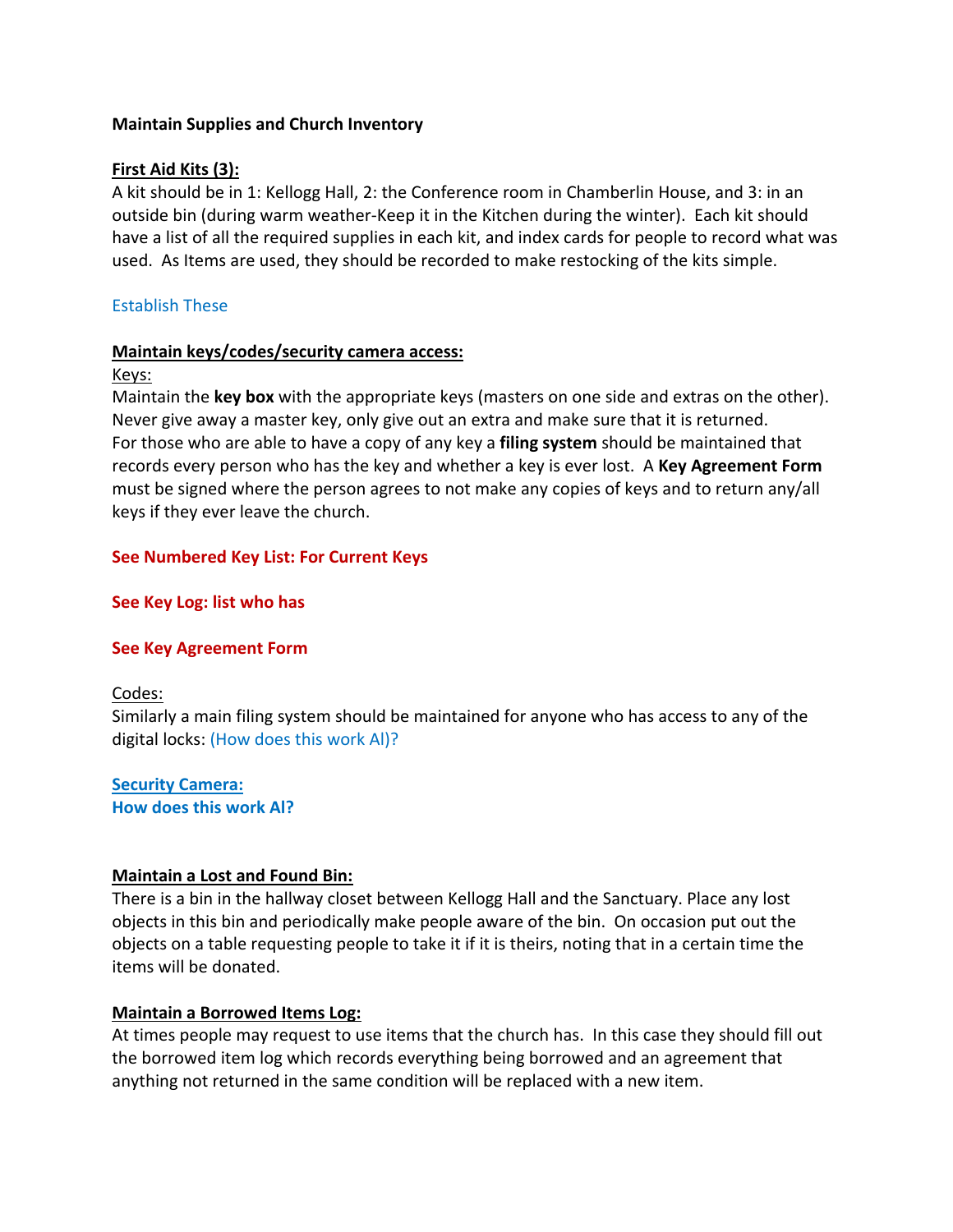**See Borrowed Item Log: Create**

**See Borrowed Item Agreement: Create**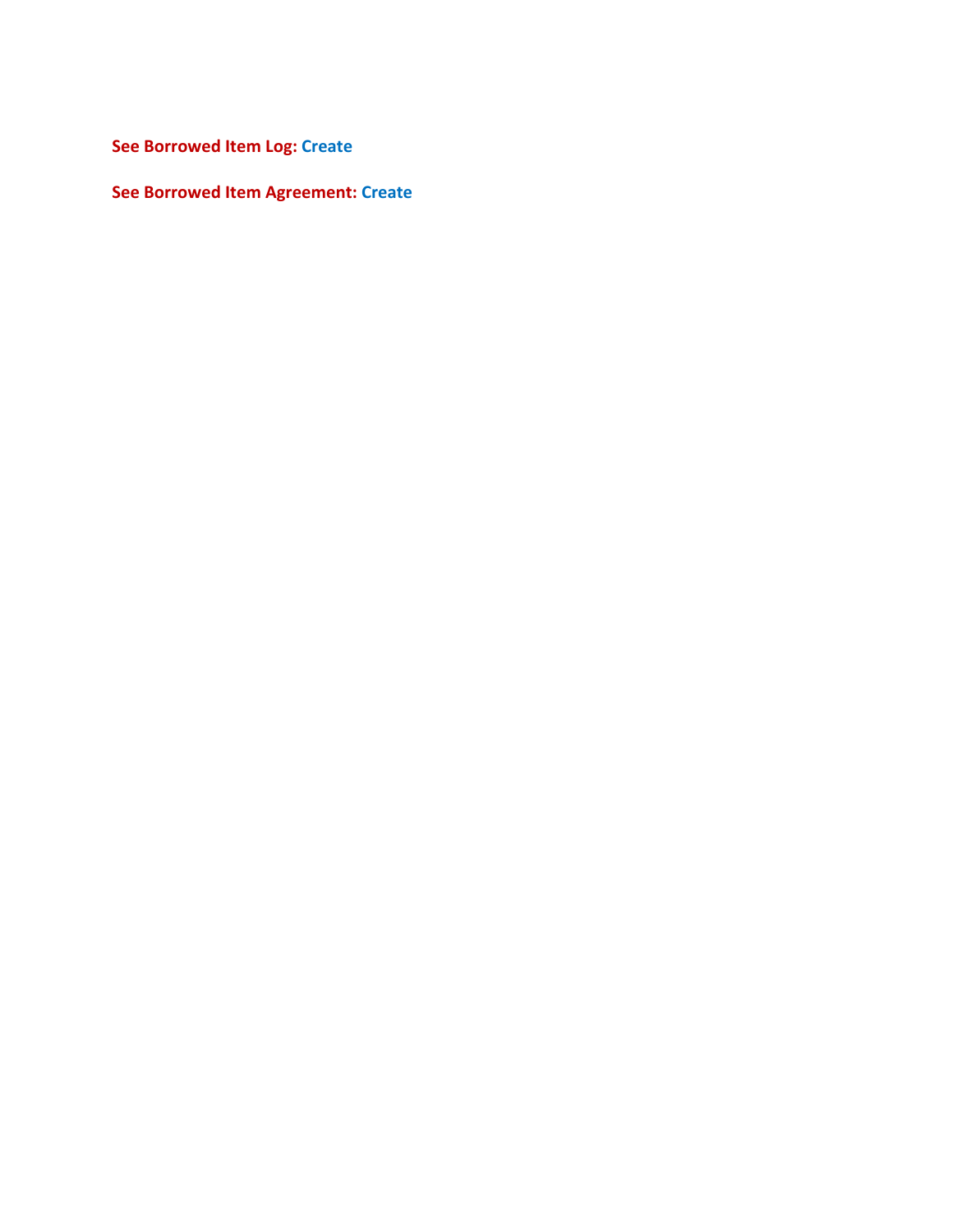## **Finances**

**Income**

#### **Counting**

The treasurer is responsible to oversee the weekly counting, but you may be needed at times to step in to count, or to oversee the counting.

#### **The procedure for this is the following:**

When the offering initially comes in: at least 2 people bring the donations in to the kitchen. Organize the collection: envelopes/cash/checks and put it in an envelope or zip-lock, then drop it into the vault (make sure that it falls into the vault and does not stay in the lip).

Later: After the service or on another day: one person oversees the donation while 2 others count. All envelopes are opened, and any envelope that has a name on it with cash, should be marked "cash" on the envelope and the amount (envelopes without names don't need any recordings). Separate the cash and checks. Both cash and check should be counted by both counters and the numbers should match. If not, count it again. Once confirmed, the cash goes into a small envelope, and sealed. Write the amount of cash on this envelope and both counters initial this envelope. (This envelope stays sealed until time of deposit). Put this envelope in the larger envelope along with any checks and envelopes. Write the total cash and total checks on this envelope (take a pic of this and send to treasurer if he/she is not there) and drop it into the vault (make sure it drops all the way in).

**\*Note:** Make sure to regularly check the wall bins for any donations (the locked drop boxes. There is one on the wall at the door to the sanctuary, another in Kellogg Hall, and another outside the church office door). Each box has a small key with a number that is identical on the key and the keyhole. These keys are on 1 keychain and stay in the upper left drawer in the admin office

#### **Deposits**

These are the steps to making a deposit for recording purposes: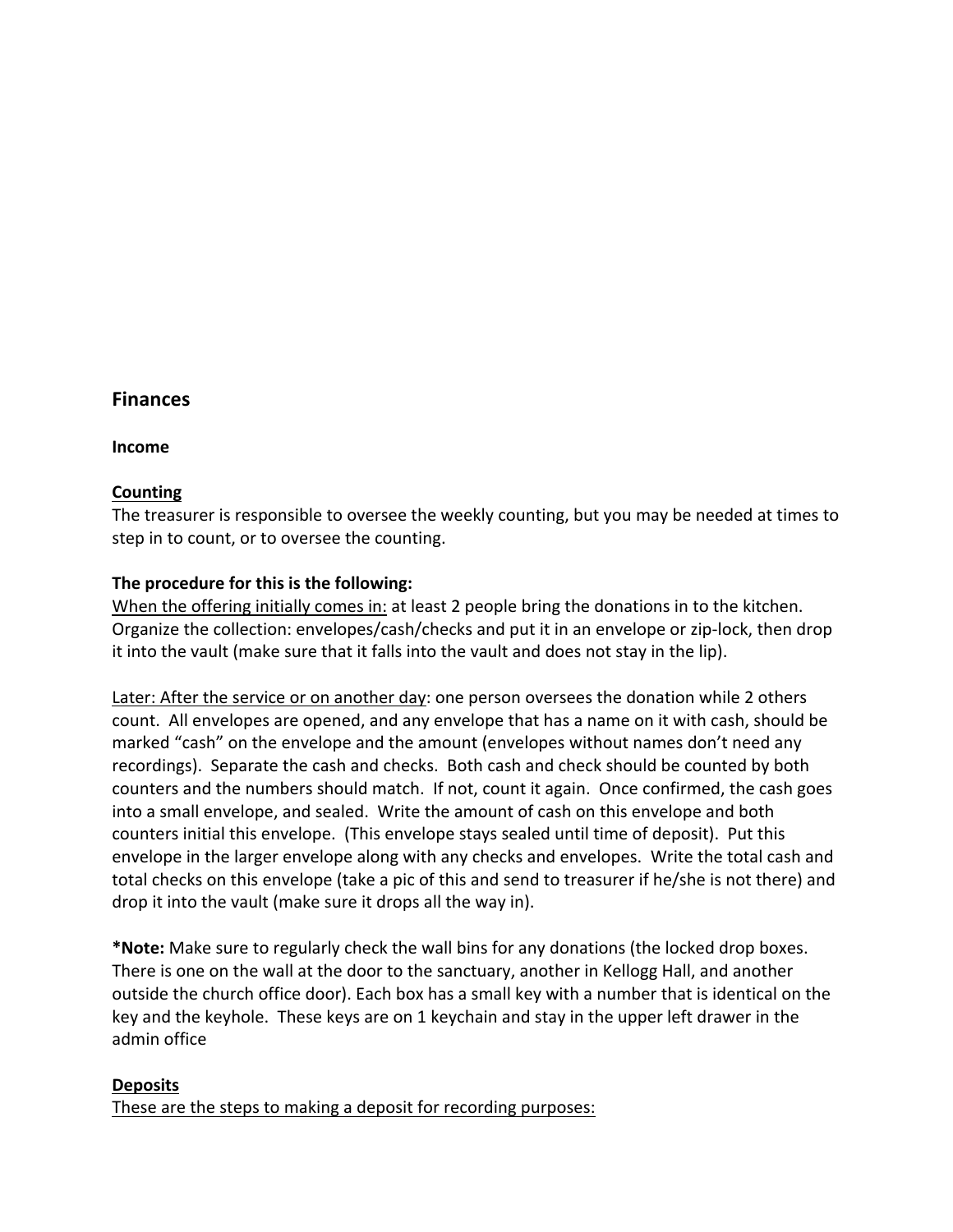Turn on PC and Copying machine to warm/boot them up

Step 1: Stamp all checks for deposit (The Stamp is in TD Bank Pouch) Step 2: Copy all checks, then all envelopes, and the cash envelope Step 3: Put all the numbers in the Excel form (see template) and save it (all docs in proper folder: 2022 Contributions-month (example January)) All checks in one column, cash w. names on envelope in another, then all other cash in the other column. You can tear up the envelopes and throw them out. Step 4: Fill out the deposit slip (make sure that all details agree with the excel sheet). Our bank account number is written on the TD Bank bag, and it is the number on our deposit stamp. Step 5: bring the cash envelope (Still sealed)/checks/and the deposit slip to the bank in the TD Bank pouch. (Pick up extra deposit slips if needed for future usage). \*Note: If a teller from the window offers to do the deposit, make sure that he/she counts and confirms the cash amount in front of you before bringing it to the back where the window pc is. Step 6: Staple the deposit slip (at top) to the Excel sheet, and copies of checks, and envelopes. The total deposit should be the same on the excel and on the bank slip here. Step 7: Now add the online deposits to the same excel sheet (add only the on-line donations

that came in from Sunday to Saturday of the prior week) update and save that file, then print it and staple to the front. This should be the number of the total deposit in powerchurch Step 8: Post all deposits into PowerChurch. See Binder with info for these steps.

**Note:** In the excel sheet: If making a deposit which includes general and restricted fund donations (such as the deacon fund and building fund), add these numbers below the general fund totals to keep the general and restricted fund totals separate. You should have a total for each fund donated to, and then the Overall total which should agree with the total deposit to the bank. See past deposits for examples.

-Then when posting to Powerchurch do all the cash and check contributions first and confirm these numbers before adding the online payments. See Excel examples for various scenarios.

## **See Excel Template**

## **See Binder for Data Entry in PowerChurch**

**Note:** Building fund donations (including rent payments) should be deposited separately if possible to make the records more clean.

## **Oversee Rent Collection**

Rent collection should be collected once a month (around the  $10<sup>th</sup>$ ) and deposited separately for cleaner recording. The following are those who pay rent along with their amounts and where they drop it off…

Gejuan/Naomi Williams G: (860) 753-0015/ N: (203) 954-6593 Normally drop it in the \$ Safe in kitchen \$550 per month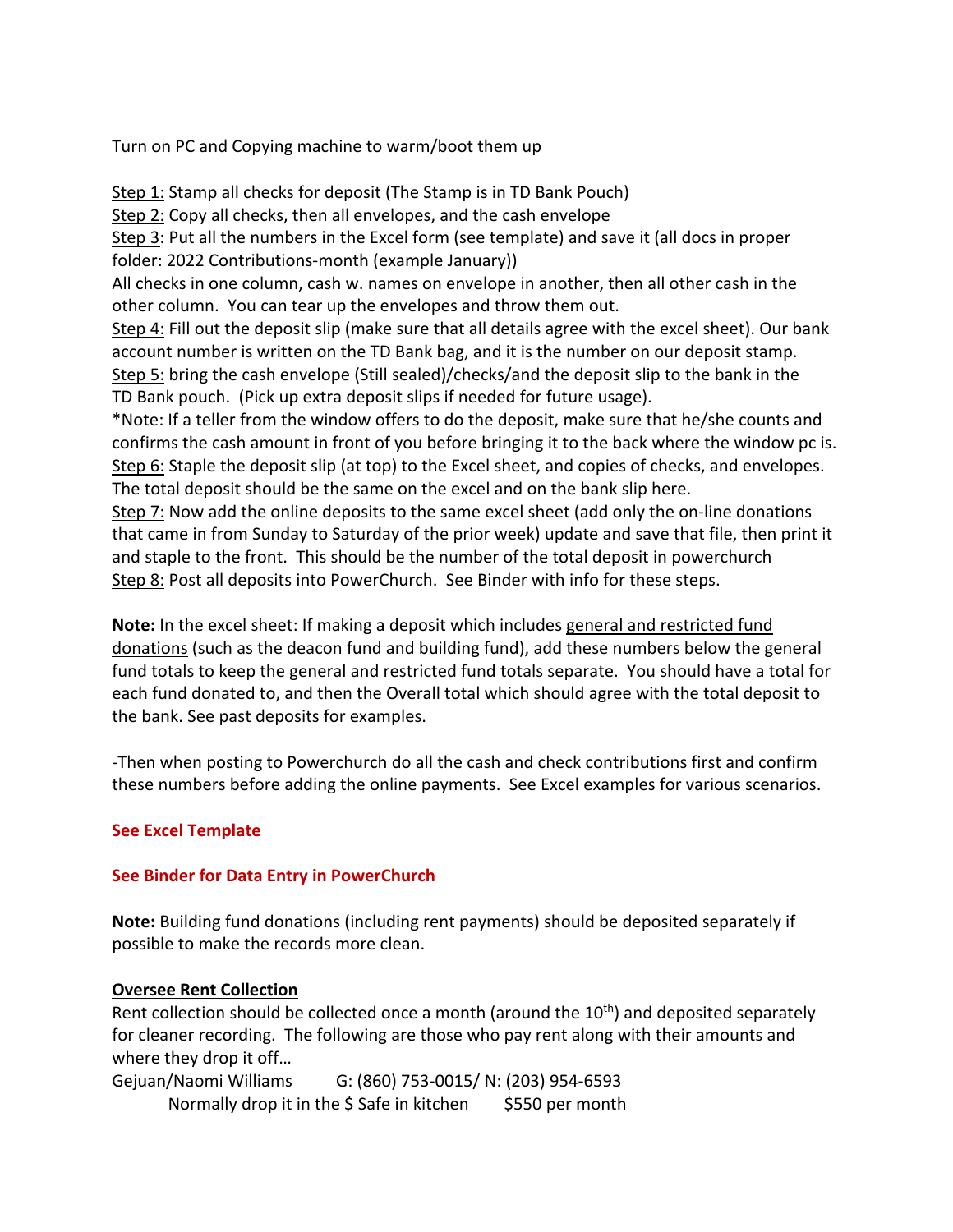Dan Velky (203) 683-8853 normally slides it under the office door \$450 per month Pedro Garcia (203) 851-2099

> normally puts it in the lock box outside the office. \$500 (\$50 goes to back payments for months of not paying rent)

**\* Note: These should be deposited separately for clean recording. Do not mix in these payments with the general offering.**

## **Oversee Fees & Contracts For Any Facility usage**

Oversee any contracts that are required for any facility usage such as Cub Scout Day Camp, weddings, birthday parties, etc… along with deposits, final payments, and any agreements on our end that we have agreed to fulfill.

## **See Facility Rental Usage Form: (Create)**

## **Powerchurch Financial Input**

Process all payments, expenses, contact info: via Powerchurch.

To download to your PC/laptop go to: https://mypowerchurch.com/ click on your operating system (apple, windows, etc…) Once the software is downloaded, you can maintain records on your pc/laptop. Make sure that you are set up with an account. You can also do it on the church PC in the office.

There is a binder that has all procedures typed out for inputting finances and contact info to Powerchurch. Make sure to update any contact information (Especially email addresses) in Powerchurch as we get it as well. Which will help during end of the year records, and directory information.

## **SEE BINDER**

## **Maintain a monthly report**

Create a form every month which includes all income and expenses. See form and past examples for how to do this. The income includes the weekly donations that go into the general budget, and any extra income on the side such as refunds, direct deposits from Amazon smile, etc…. The Expenses category should record all checks written during that month (not necessarily cashed-see check book for these numbers). Then also record any online payments (this should be recorded from the bank statement).

Also maintain an ongoing file from the **building fund** which includes the monthly rent income, and any donations to this fund. Then also record any expenses and the ongoing balance.

This report should be distributed to Pastor, elders, and P and F team monthly.

\* Note: a digital copy of the monthly bank statement should be saved to a folder on the church pc, and a hard copy printed and placed in a folder with all financial files.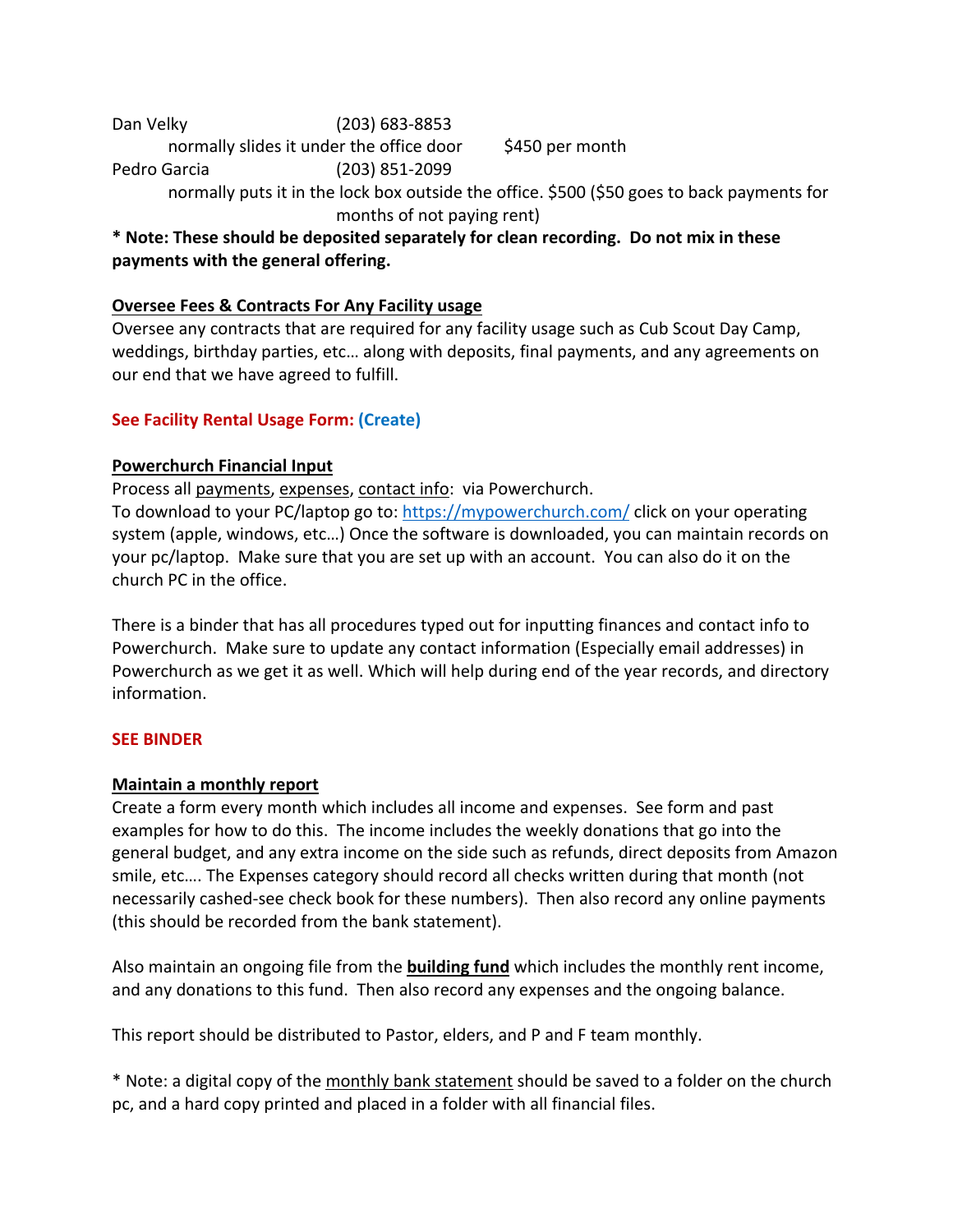#### **SEE FORM TEMPLATE AND PAST EXAMPLE**

#### **Write checks**

**Services:** Most services are on autopay, but those that are not (Joe's fuel, and paid services, such as the worship leader, admin, cleaner, streaming ministry, and youth ministry) need to be written out on a check. See the check book for the example on how to do it. Fill out the check (except the signature-the treasurer or a secondary signer must sign all checks)

#### **Current Signers:**

Treasurer: Pat Carlin 2<sup>nd</sup> Signer: Lara Sandberg

#### **Reimbursements**

All approved purchases for reimbursement must have a receipt with the reimbursement form filled out (staple all receipts to this form and file it in the folder with the correct budget number). Reimbursement forms are on file on the church pc, and all essential files can also be found on the google drive at thehuntingtonchapel@gmail.com account. Go to the google drive app and log in…. Extra copies can also be found printed out in the main office in the black bin. If the request for reimbursement is approved and within the budget, fill out a check and let the treasurer sign it.

#### **SEE REIMBURSEMENT FORM**

## **SEE LIST OF BUDGET NUMBERS: (Place in checkbook for easy reference)**

## **Oversee Financial/Physical Donations**

Before receiving a donation, make sure that it is something that the church/church body will use. If the donation is approved fill out the donation sheet. Print out a donation sheet and fill it out. All you need to do is fill out your name for receiving the donation and the date, then let the person who is donating the object/s fill out the rest. He/she can fill out a description of the products and the price (just like they do at goodwill). Donations for labor/services are unacceptable for donation forms unfortunately (per IRS). Just like with the reimbursements, extra files are on the pc, google drive, and found in the main office.

## **SEE DONATION FORM**

#### **Yearly Budget:**

The P and F team is responsible for the yearly budget. The treasurer often leads in this effort, since he/she is the one seeing all the income and expenses. You may be asked to help in this process to oversee the projected amounts along with any input that you may have, since you also see the income and expenses regularly. This process of creating a budget should start in September/October so that the P and F team and elders get a chance to look it over for approval, to be ready to present at the Church Annual Meeting in mid-November.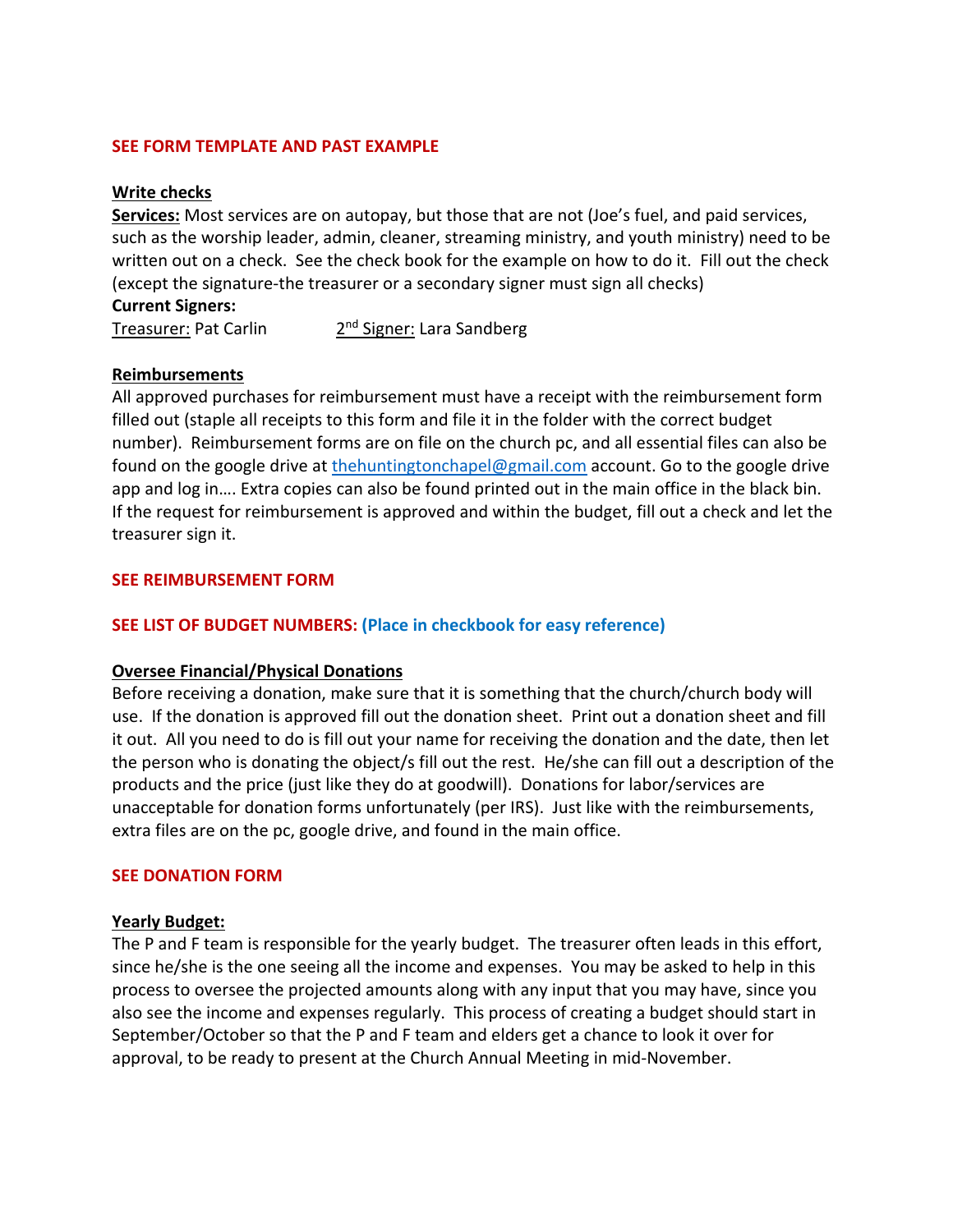Once a budget is approved: Make sure to **print the budget** out for the church members to be able to look over at least 2 weeks prior to the annual meeting. **This is a church requirement per our Constitution, so do not miss this date.**

### **SEE 2022 BUDGET: For Example**

#### **Annual Meeting Reports**

The annual meeting reports should also be printed out 2 weeks prior to the annual meeting so that people could read these in advance for better engagement at the meeting. Ministry leaders tend to wait for the last second, so remind them in advance and start collecting reports 4 weeks before the meeting as they should be already printed 2 weeks in advance.

## **SEE ANNUAL MEETING COVER PAGE**

#### **SEE FOLDER FOR PAST MINISTRY REPORTS**

#### **End of Year Contribution Statements/w4s/1099s:**

Towards mid-late January, we are required by law to have all contribution statements, w4s, and 1099/1096s mailed/emailed out (January  $31<sup>st</sup>$  is the due date to mail these per law).

Contribution Statements: The easiest way to do the contribution statements is via email, so it is important that you update everyone's email regularly (especially as new visitors/members come in). Any statement that we do not have an email for we must print out and hand out to the person, or send via the mail. Make sure that we have **envelopes with windows** for all printed contribution statements. In some cases, people may give cash with a name and we have no way to mail or email this info to them. In this case, put it in a folder to file away in the financial drawer for that year-in case it is requested or needed later.

See Binder for directions on how to email/print end of the year contribution statements.

W4s/1099/1096s: The treasurer should prepare these documents, and mail them out. Note that specific paper is required for this…

## **Yearly Filing**

Each Year: Towards the end of the year, create files for the next year and remove the old filesput them in a box if we need (We need all files within 5 years).

In the financial drawer, keep the most recent year at the top and move each drawer down each year. Remove the oldest drawer of files and put them in a box. Shred any files older then 5 years old.

Insurance Audit: This occurs yearly in March for **Hartford Insurance** as the coverage price is based on salary expenses. Save the **quarterly Paychex files (Marked Q1, Q2, Q3, and Q4**) as they come in and put them in the front for easy reference when it comes time. You will also need the **1096** form for all sub-contractors (Youth, Streaming, Admin, Worship, Janitorial,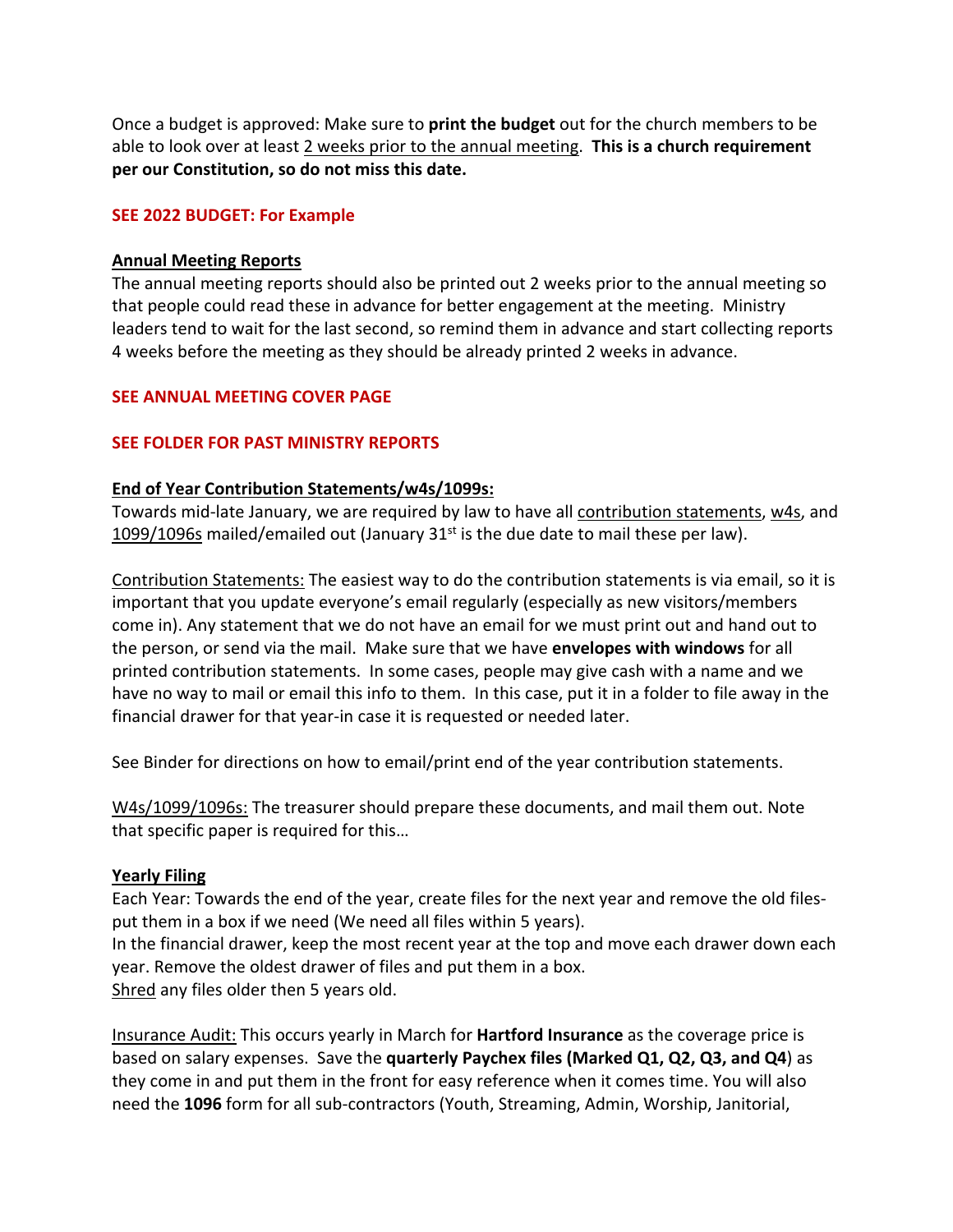etc….). Those are all the documents you will need before starting the audit. For Gross wages, on the **1st page**, see the Q4 form and type in the "Total Connecticut Wages Reported" and add that to all the numbers on the 1096 total wages. On **page 2** record the totals from the 1096 subcontractor forms and Paychex. (This page breaks it up professional and non-professional- so Paychex wages will be included with 1096 depending on how you break it up professional and non-professional). This page should total the number on page 1. For **page 3** document type pick Federal 941. Within the quarterly document from paychex there will be a form titled "941 for 2022: Employer's quarterly…." You will need a copy of this form, 1 for each quarter. (It would be helpful to take a pic and share to the computer you will be working on in advance). On **Page 4** you will need to list all those on the 1096 form, how much they were each paid in total, what they did, and whether they had their own Workers Comp Insurance (If you click "yes" you will need a copy of the document). Once all the numbers balance and info is complete it is ready to submit.

## **Oversee Services:**

Cleaning: Lisa Mellers (203) 545-8315 \$75 per week Make sure that the checklist is available to be filled out, and follow up weekly with any of the needs, whether it be dealing with grounds needs, or purchasing supplies. The main office has a black wall bin where a folder of blank forms and folder of filled out forms should be regularly maintained. Confirm that the jobs were done well, and make note on the checklist if there was anything inadequately done. Address it, with the person cleaning if needed.

## **SEE JANITORIAL CHECKLIST**

Snow plowing: Noah Steeves (203) 455-7222 Steeves Tree and Home Care He comes many hours after the snow stops \$200 for 3-6"/\$300 for 6-9"/\$400 for 9-12" \* He needs a call for less than 3" (This is a must when in freezing conditions)-particularly in January.

## **SEE SHEET FOR 2021 STATEMENT**

Salt Application (if needed): Ober's Lawn Care (203) 650-8191 In some cases we may not need a plow but need the ground to be salted to prevent people slipping on ice. The following is a contact who was very helpful and is willing to do this more regularly. (He also does landscaping, and snow plowing if needed)

**Ober's Lawn Care** 6 Hurd Rd. Shelton, Ct 06484

## **He has quoted us for the following on plowing the lot: 2022**

Snow Plow up to 8": \$150 Shovel/Treat Sidewalk: \$75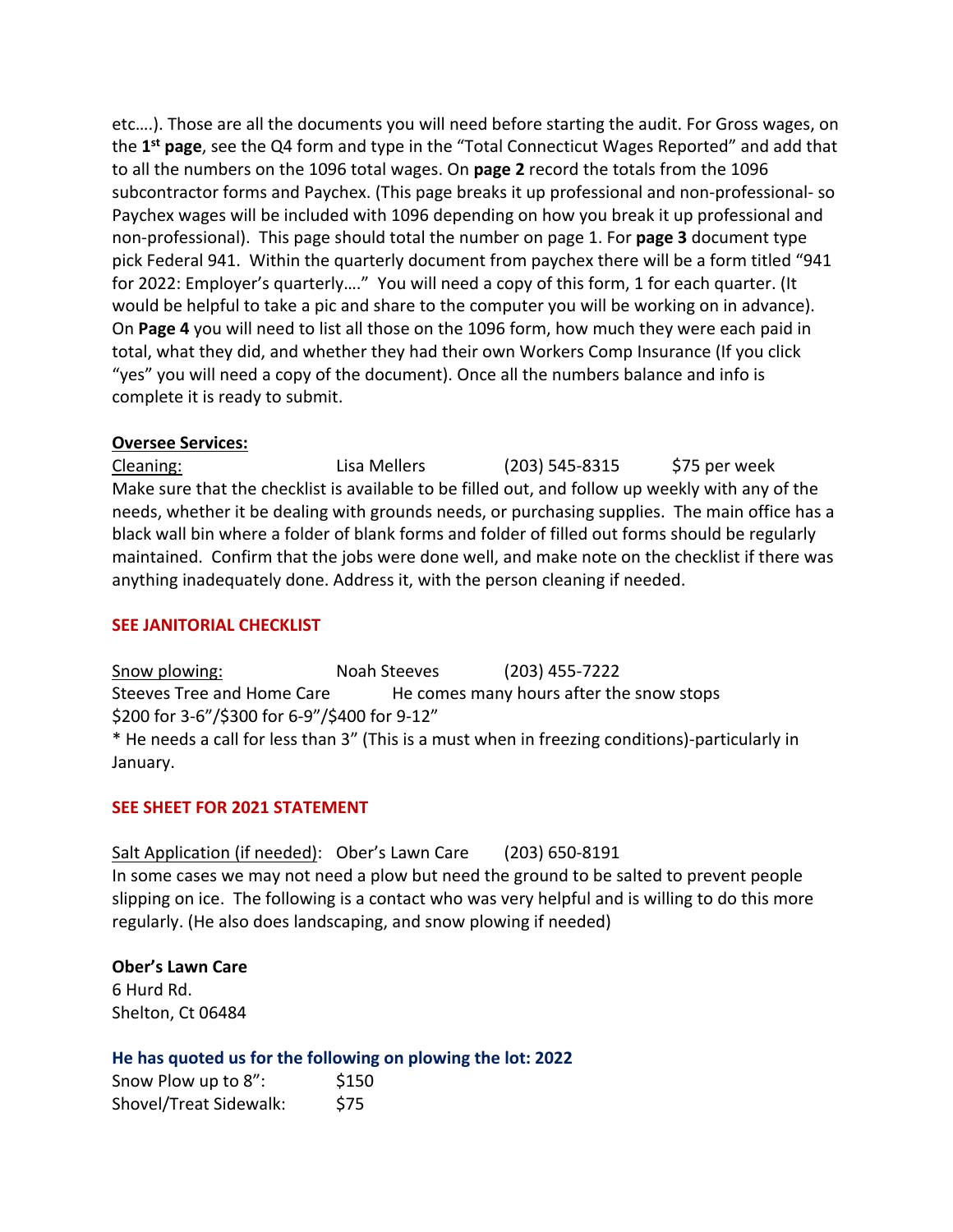#### **\$225 Over 8": Double the above cost: \$445**

Salt application: (if needed) \$150

#### **Landscaping/Grass:** Noah Steeves (203) 455-7222

Steeves Tree and Home Care

Note: He has donated to cut the grass for the church weekly. Often times the edging is not done. Matt has offered in the past to do the edging. The P and F team may need to decide whether we want to pay someone to do the edging, whether this is something that Matt would commit to, or whether we should consider paying for a service which both cuts and does the edging.

## **Guest Speakers:**

If we have a guest speaker we will need to write a check out to him/her. The typical speaking amount has been \$400. Make sure that this is written and signed in advance so that we have it signed in case either of our signers are absent.

## **\*Also, make sure that we have bottled water ready for them in advance.**

## **Flower Purchases**:

Easter: Set up purchase and delivery of flowers for certain occasions as needed. In past years lilies were purchased for **Easter** where people would purchase them in memory of someone in advance (A sign up sheet and money collection was taken) and then they'd take them home after the service. But we have not done this in a while.

Deaths: Purchases of flowers have also been made for **deaths within the congregation**. The flowers can be delivered to the funeral home or person's house, based on the circumstance. One of the Pastor/elders should inform you whether to do so, and to where it should be delivered.

**Find a place online that is close to the location of delivery and make a purchase there.** 

**Palm Purchase:** Purchase Palms for Palm Sunday

**Purchase food for events:** Purchase food for meals such as workdays, membership class, and /or other special events, and either pick it up or create a plan for delivery or for other people to pick it up.

## **Oversee All Paid Accounts See Regular Services Doc for General pricing**

Most accounts are set for autopay, besides Joe's Fuel, and irregular service.

| <b>ServiceCompany</b> |                   | Acct#  | Phone# | Website             |  |
|-----------------------|-------------------|--------|--------|---------------------|--|
| Gas:                  | Joe's Fuel        | 4508-1 |        | $(203)$ 374-1804    |  |
|                       | (Office building) |        |        |                     |  |
|                       | CPP               | 10454  |        | $(860)$ 365-5218    |  |
|                       | (Sanctuary)       |        |        | www.connpropane.com |  |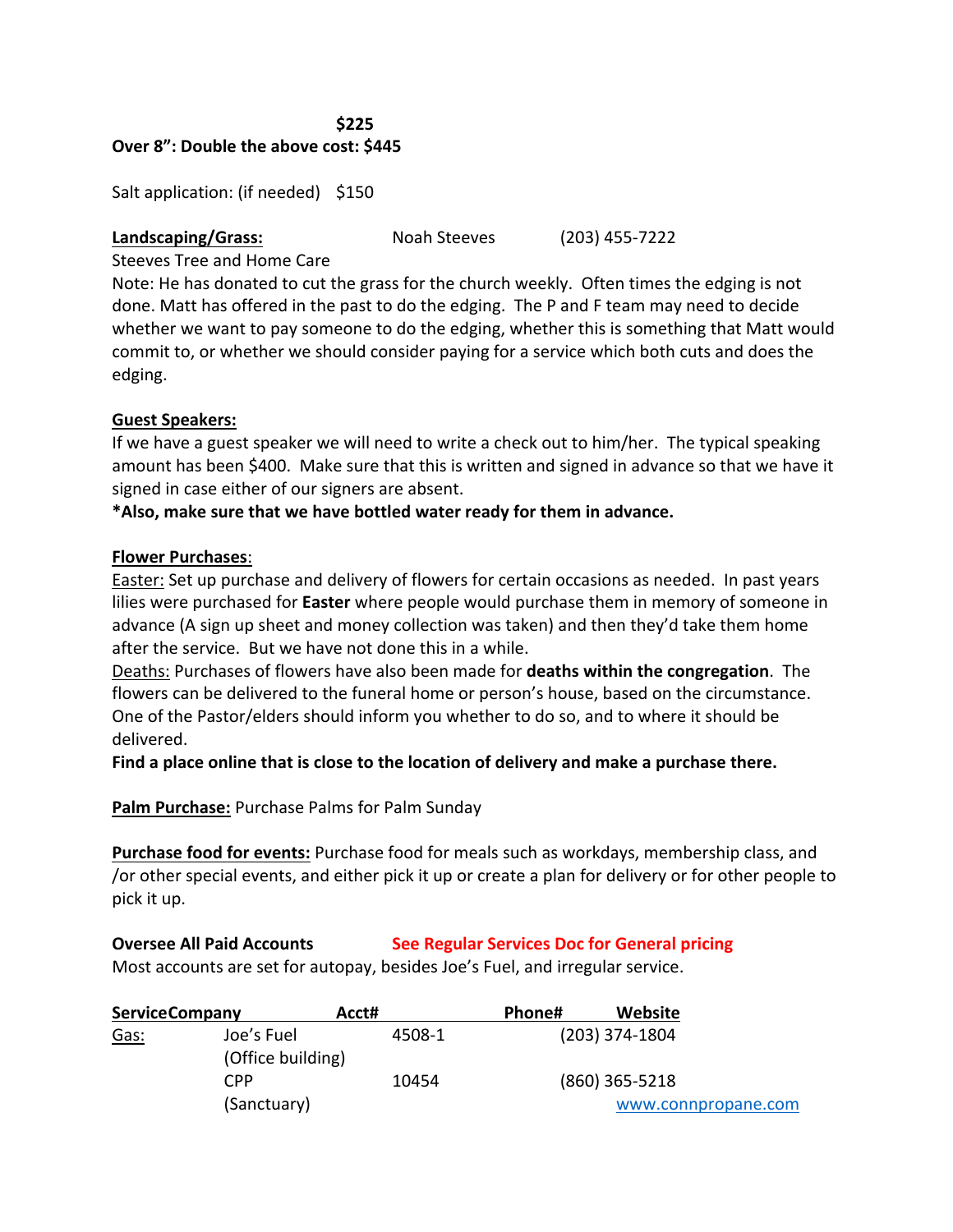| <b>Website:</b>                                                     | <b>WIX</b><br><b>Proclaim</b>                      | online | online within the wix account<br>www.wix.com                                  |                                                                                                           |  |
|---------------------------------------------------------------------|----------------------------------------------------|--------|-------------------------------------------------------------------------------|-----------------------------------------------------------------------------------------------------------|--|
| Logos:<br>Copywrite                                                 | <b>CCLI</b>                                        |        | 2656176                                                                       | (800) 234-2446                                                                                            |  |
|                                                                     |                                                    |        |                                                                               | https://store.ccli.com                                                                                    |  |
| Water:                                                              | Northwest Water                                    |        | 2033334321                                                                    | 1(203)437-4110                                                                                            |  |
|                                                                     | The Rep who tests the water quarterly: Steve       |        |                                                                               | 1(860) 483-0511 (currently contacts                                                                       |  |
|                                                                     |                                                    |        |                                                                               | Pedro to schedule a day/time to test since he's home all day. He also has Gejuan's                        |  |
|                                                                     |                                                    |        | number in case he needs to go into the sanctuary building)                    |                                                                                                           |  |
| Insurance:                                                          | Hartford (Quarterly) 14338746                      |        |                                                                               | 1(866) 467-8730                                                                                           |  |
|                                                                     |                                                    |        | our info: huntingtonchapel@gmail.com PW: I1gotitt!                            | www.thehartford.com                                                                                       |  |
|                                                                     | <b>GuideOne</b>                                    |        | 001415985                                                                     | 1(877) 448-4331                                                                                           |  |
|                                                                     |                                                    |        |                                                                               | www.guideone.com/myaccount                                                                                |  |
| Internet/Phone: Comcast                                             |                                                    |        | 8773 40 218 0202661 1(800) 391-3000                                           |                                                                                                           |  |
|                                                                     |                                                    |        |                                                                               | www.business.comcast.com                                                                                  |  |
| Garbage:                                                            | OakRidge                                           |        | 2-20843                                                                       | $(203)$ 743-0405                                                                                          |  |
|                                                                     |                                                    |        |                                                                               | www.oakridgewaste.com                                                                                     |  |
| Electric:                                                           | UI: Sanctuary                                      |        | 010-0000709-2660                                                              | 1(800) 722-5584 www.uinet.com                                                                             |  |
|                                                                     | Office                                             |        | 010-0000276-4867                                                              |                                                                                                           |  |
|                                                                     | <b>Trailer</b>                                     |        | 010-0001421-5739                                                              |                                                                                                           |  |
|                                                                     | User ID: Cenolar. PW: InfoChapel177                |        |                                                                               |                                                                                                           |  |
|                                                                     | (If any issue with pole lights you need the pole # |        |                                                                               |                                                                                                           |  |
|                                                                     |                                                    |        | Pole #S: Parking Lot: 8116/at entrance 8986/at corner street-Quaker Ridge 995 |                                                                                                           |  |
|                                                                     |                                                    |        |                                                                               | UI Always asks for cross street: Say that we are at 177 Ripton Rd. at cross street of Ripton rd           |  |
|                                                                     | and Quaker Ridge                                   |        |                                                                               |                                                                                                           |  |
| <b>Payroll Service:</b>                                             | <b>Paychex</b>                                     |        |                                                                               |                                                                                                           |  |
| <b>SS Curriculum:</b>                                               | <b>Superbook</b>                                   |        |                                                                               | online account                                                                                            |  |
| Copying Machine: Steeves Office                                     |                                                    |        | (203) 261-3876                                                                |                                                                                                           |  |
|                                                                     |                                                    |        |                                                                               | steevesservice@aol.com                                                                                    |  |
|                                                                     |                                                    |        |                                                                               | Office Supplies: We hardly use the accounts below as they are expensive, but here if needed.              |  |
|                                                                     |                                                    |        | Purchase supplies via Costco, BJs, Restaurant Depot, or Amazon                |                                                                                                           |  |
|                                                                     |                                                    |        |                                                                               |                                                                                                           |  |
|                                                                     |                                                    |        |                                                                               | www.wbmason.com                                                                                           |  |
|                                                                     | Concordia                                          |        | 77010                                                                         | (800) 521-0751                                                                                            |  |
|                                                                     |                                                    |        |                                                                               | www.concordiasupply.com                                                                                   |  |
| Septic: Art Maybeck&Son                                             |                                                    |        |                                                                               | $(203)$ 231-0333                                                                                          |  |
|                                                                     |                                                    |        |                                                                               | (Needs to be done every 1.5 years: Last time done: May 2021: Next needed: Oct/November 2023)              |  |
|                                                                     |                                                    |        |                                                                               | TL Home Improvements (Our Neighbor): They have been wonderful in helping the chapel. They                 |  |
|                                                                     |                                                    |        |                                                                               | donated their service to install gutters to our building. Sometimes they use our parking lot when they    |  |
|                                                                     |                                                    |        |                                                                               | have gatherings at their place, and their mailbox is in our lot as well. Contact Tomasz Luczkowski Phone: |  |
|                                                                     |                                                    |        |                                                                               | 203-870-5582/Cell 203-895-0266 email: info@tlhomeimprove.com / website: www.tlhomeimprove.com             |  |
| In house services: Make checks out to the following Amount Per Week |                                                    |        |                                                                               |                                                                                                           |  |
| Admin:                                                              | Jason Mayo                                         |        | (203) 448-8785                                                                | \$400                                                                                                     |  |
| Worship:                                                            | <b>Carey Mellers</b>                               |        | $(203) 600 - 3658$                                                            | \$300                                                                                                     |  |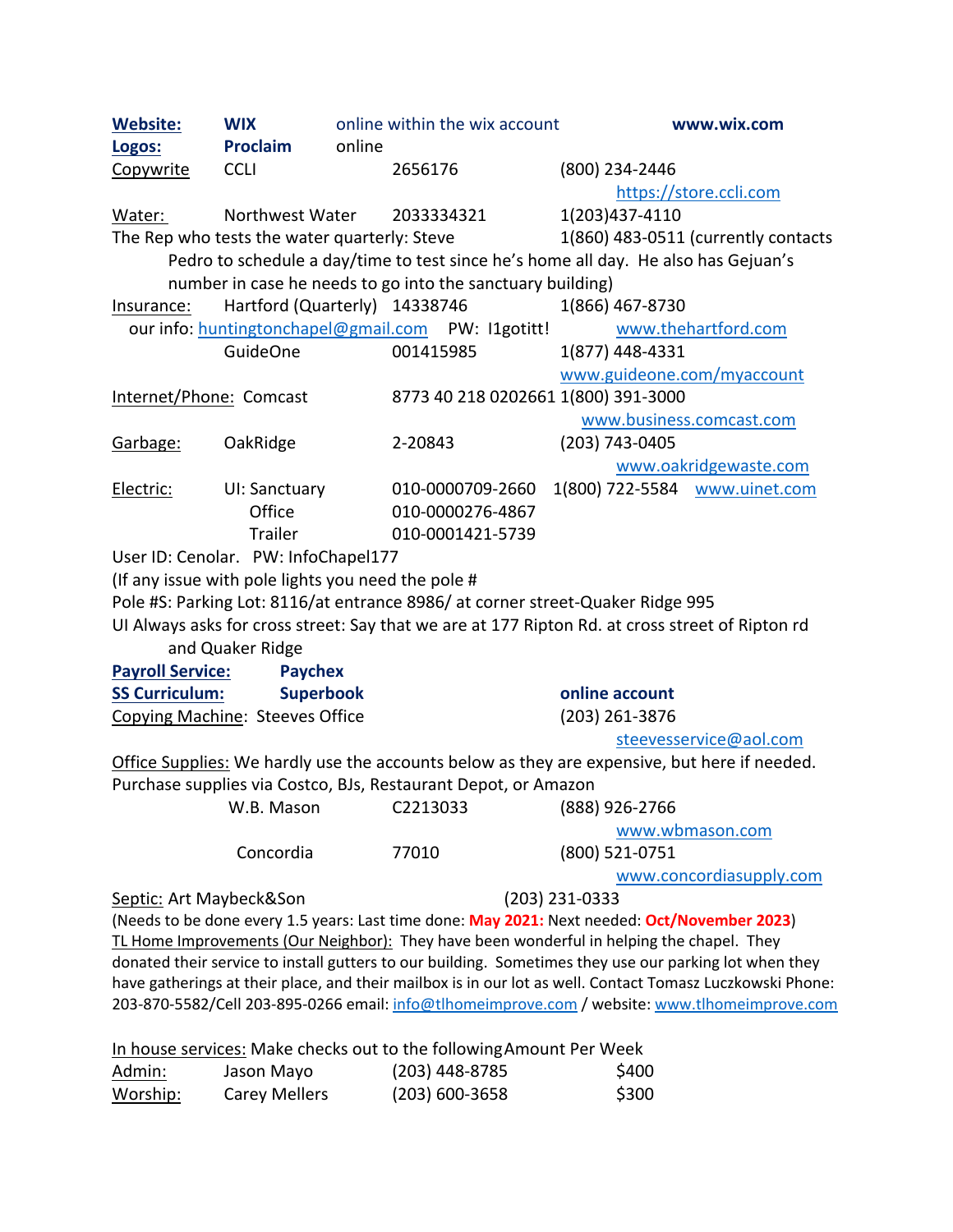| Cleaning:     | Lisa Mellers             | $(203)$ 545-8315   | S75   |
|---------------|--------------------------|--------------------|-------|
| <u>Youth:</u> | Dan Velky                | $(203)$ 683-8853   | \$50  |
|               | <b>Elizabeth Steeves</b> | $(203) 683 - 8122$ | \$100 |
| Streaming:    | <b>Elizabeth Steeves</b> | $(203) 683 - 8122$ | \$100 |

**Maintain a Business Contact Directory**: along with any information for any services and accounts that we have, (such as is shown above) and follow up on any services such as the dumpster (ex: Did they miss a pick up, was our dumpster too over filled, etc…)

## **Maintaining the dumpster:**

Note: The garbage may not be removed if the dumpster is overfilled. If there is too much, you may need to bring some bags to the Shelton Transfer Station. Click the link for directions: https://www.google.com/maps/dir/41.3068882,-

73.1231582/shelton+ct+transfer+station/@41.2894831,-

73.1339156,13z/data=!3m1!4b1!4m9!4m8!1m1!4e1!1m5!1m1!1s0x89e80b79b4ccaf45:0x2794 af081ff5585b!2m2!1d-73.0966023!2d41.2595972

You need ID and be a Shelton resident, but they hardly check. If you are not a Shelton resident you may need to bring church mail which they may find acceptable.

## **Purchases**

**Replenish anything needed** cleaning, food, office, misc. supplies: Most supplies are purchased at Restaurant Depot, Costco, BJs, and Amazon. See Folder on "Purchase Supplies" for lists of exactly what we buy where.

See forms:

**SEE CLEANING SUPPLIES FORM:** for regularly purchased cleaning items

## **SEE HOSPITALITY CLOSET FORM:** For paper goods/utensils

For both cleaning supplies and food supplies we should have extra items in stock in the back bathroom. Whenever something is taken from there a request for purchase should be immediately submitted so that we always have some supplies in the Kellogg Hall Closet, and extra stocked up in the back. These supply sheets are available at both closets so that the form can be filled out and submitted as people take extra supplies from the back.

## **SEE SUPPLIES FORM**: for other purchases.

This form has links for regularly used purchases such as communion cups, ink replacement, batteries, etc… As needed, send the link to treasurer for purchases needed. Just copy and paste the link for the item provided and record how many of each is needed. The treasurer will then use his/her church credit card to make the purchase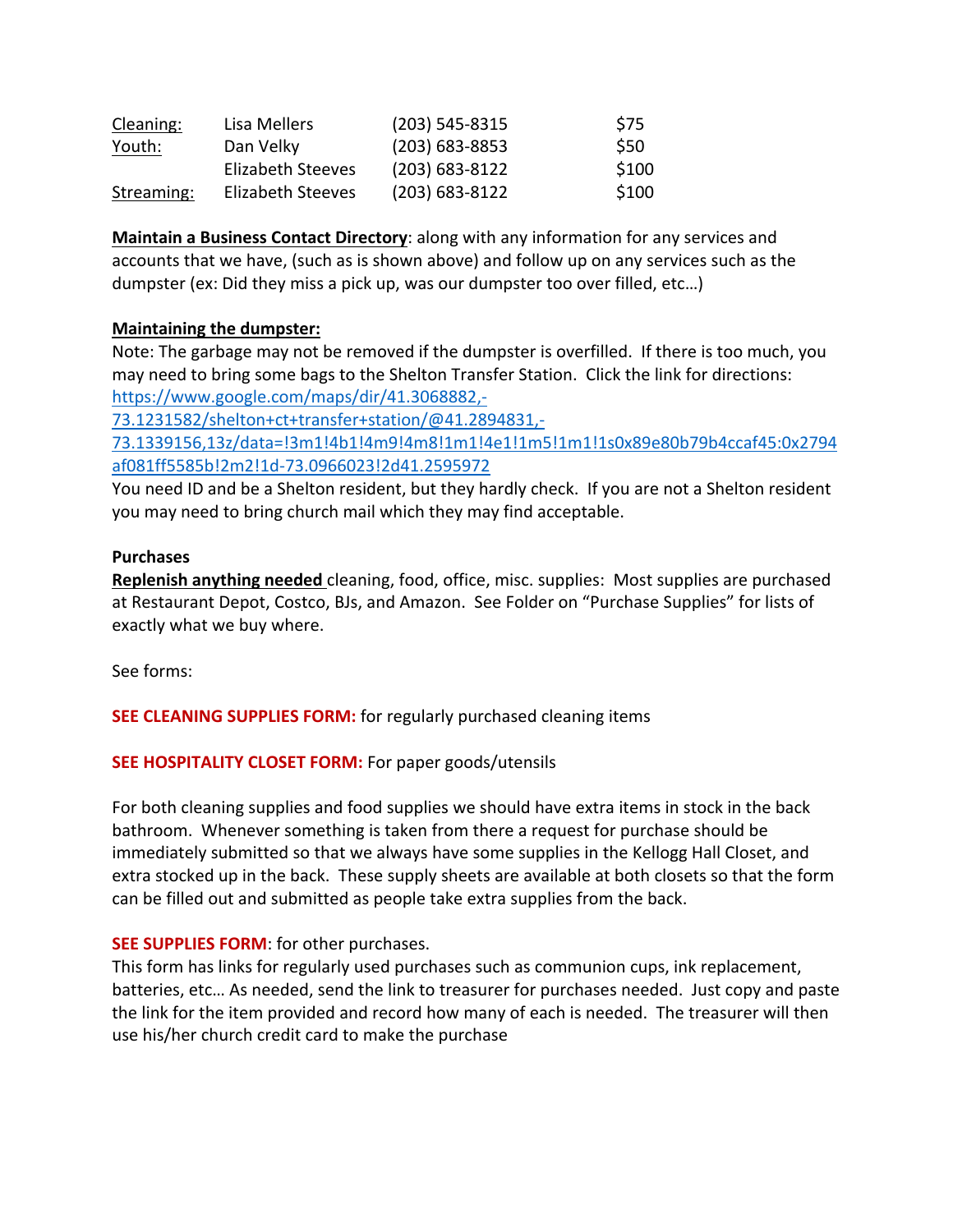## **Ministry Assistant**

Help all ministries in any logistical help that they need, such as printing/filing/collecting leader application forms/permission slips/curriculum, etc…. Each year make sure that we have everyone's forms on file…

Nursery: The Infants Forms regularly updated as visitors come in The Leaders Application and Background Checks

Sunday School: The Kids Forms regularly updated as visitors come in The Leaders Applications and Background Checks

Youth Ministry: The Teen Permission Forms regularly updated as visitors come in The Leaders Applications and Background Checks

## **See All of These Forms (Confirm)**

Maintain Sunday School Supplies: Forms are available for Sunday School Teachers. If any supplies are lacking, they should fill out a form indicating what is needed and pass it on to you to make the purchase.

## **See Sunday School Closet Supplies Form (create)**

Confirm with leaders on an on-going basis that leaders have **whatever is needed**, and if there are any requests that they have (such as temperature adjustment, supplies needed, etc…)

## **Maintain Thermostat**

Make sure that the schedule is updated within the thermostat The following are the typical adjustments: Heat (In winter-switch around September): Minimum 65 (when no one scheduled to be there), 70 (1 hour before and 30 mins after scheduled event) Cool (In summer-Switch around May):

This can also be programmed to the phone via thehuntingtonchapel@gmail.com account. **(Reset this to work again)**

## **Special Events:**

Your help may be requested for helping set up events such as the nativity, egg hunt, Easter, VBS, picnic, special services, baptism, etc… Such help may require the following:

- Print/distribute information, promotional materials, sign-up sheets, etc.
- make reservations for places
- purchase needed items
- get insurance waivers for specific events (such as for using the beach for a baptism service).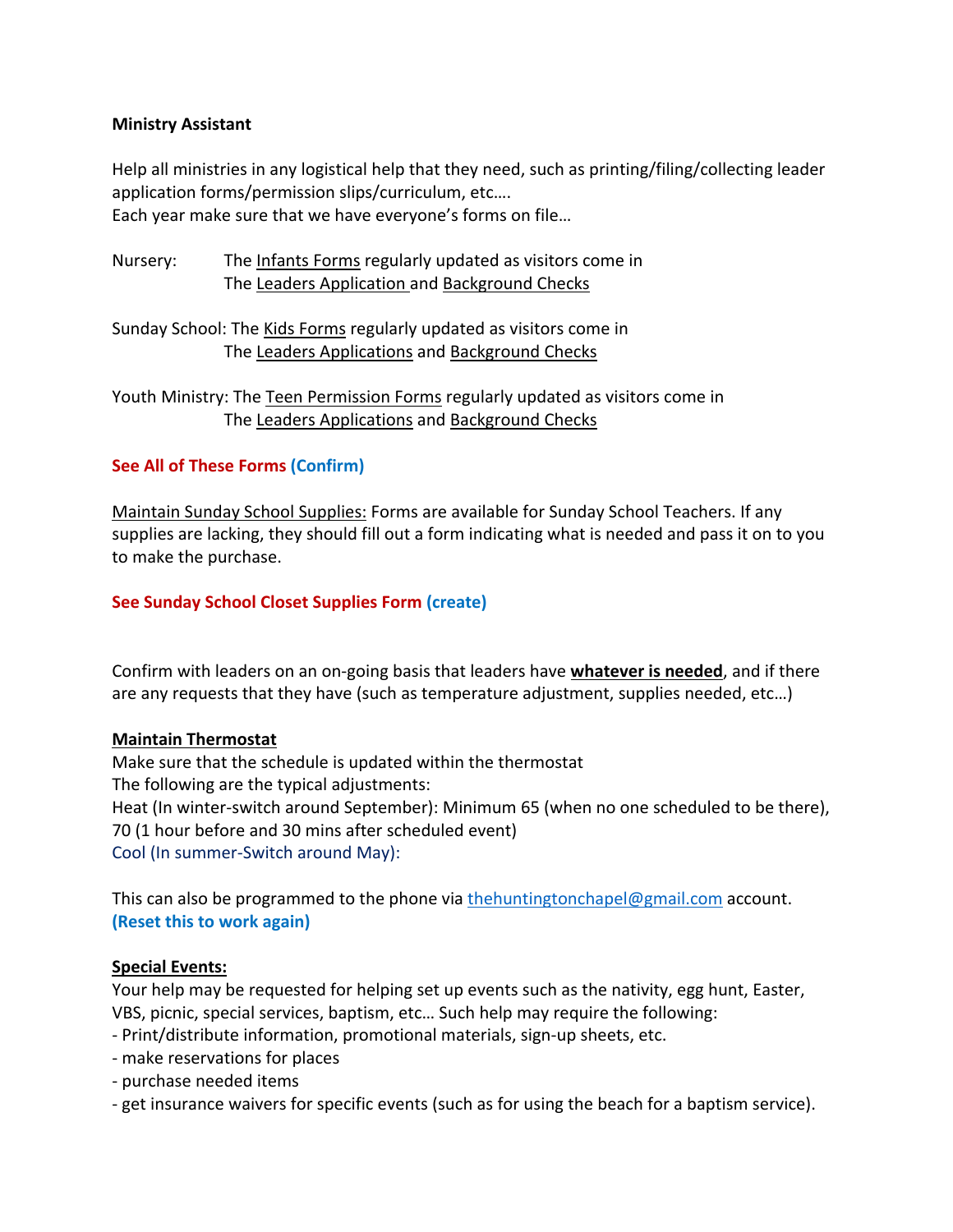To make things easier, file old notes, records, resources both digitally and in physical form so that we do not need to recreate the wheel each time. Once something like a sign-in sheet is made, it does not need to be recreated each time. Keep all physical and digital folders organized so that they can be found easily.

## **Event Contacts:**

Insurance Waivers: some events require insurance waivers, such as for reserving a beach for baptism service

For information on the tide (high/low): Go to: https://www.usharbors.com/harbor/connecticut/milford-harbor-ct/tides/

**GuideOne Insurance**  $\left( \frac{1}{877} \right)$  448-4331

www.guideone.com/myaccount

For Waiver call Agent/Broker on Record through Church Asset Management (800)200-7257 **ext 4212 or 4219**

## **SEE INSURANCE WAIVER BLANK SEE INSURANCE WAIVER FILLED OUT FROM A PAST YEAR**

Milford Beach: requires a form filled out for reservations. **Milford: Walnut Beach Pavilion** for Baptism service: 203-783-3280 Milford Resident must have Milford phone number to reserve: Ask Michael Patrick

Step 1: Confirm available dates with them. Step 2: Receive the insurance waiver required for this, which will be needed at time of submitting reservation form. (add our contact and reference info) Step 3: Submit the reservation form along with the insurance waiver

For **Indian Wells** No reservation/insurance waiver/parking cost is required before memorial day or after Labor day. Just set the day with the church and show up. Bring supplies to eat and use the picnic tables that are there. Don't forget silverware, napkins, and **garbage bags. Bathroom usage?**

## **SEE MILFORD BEACH RESERVATION FORM**

Sign on the Green: If you'd like to put a sign on the green, make sure to submit a form asap. They only permit the sign to be up for 2 weeks, so make it out for that 2 week period.

## **SEE SIGN ON THE GREEN FORM**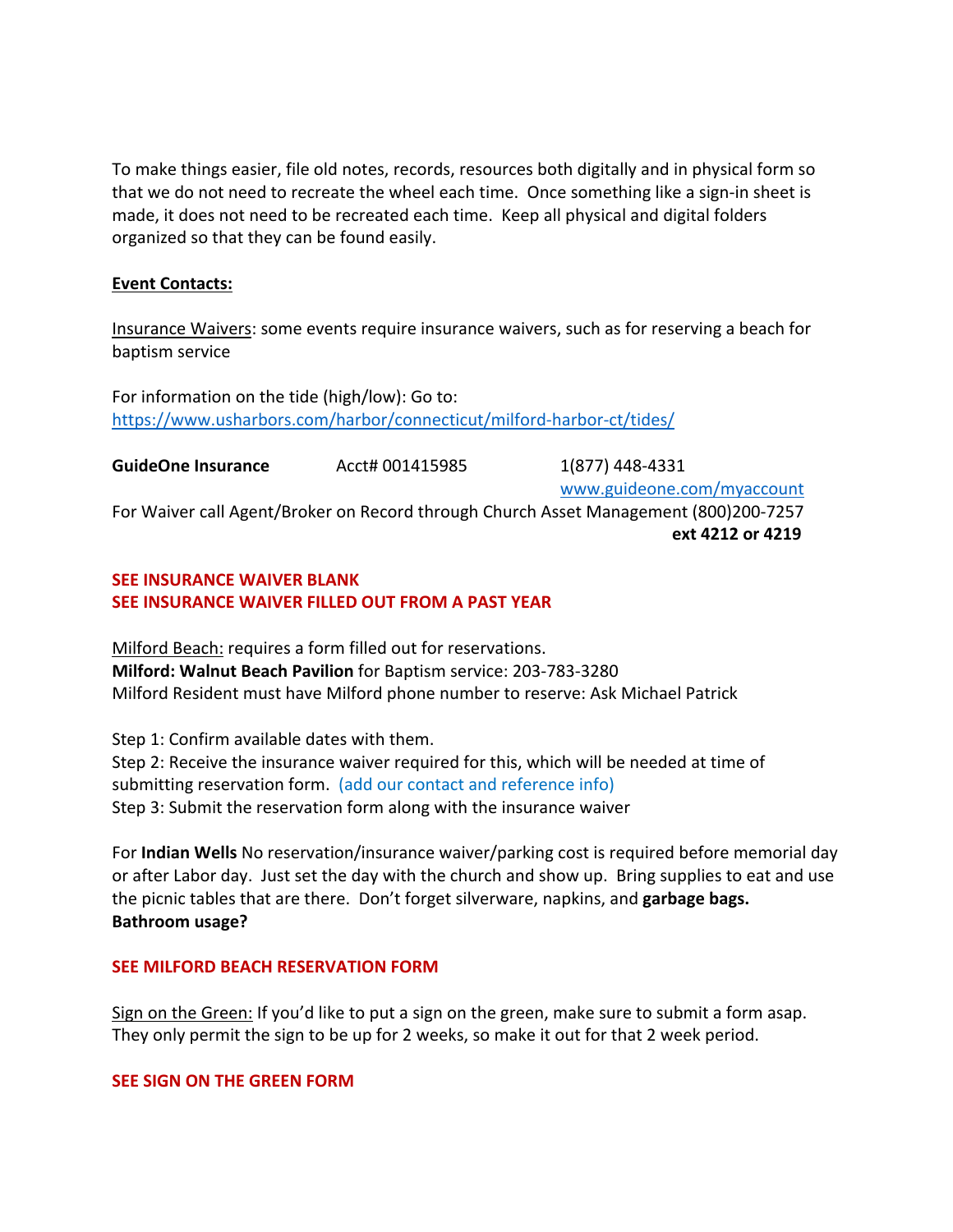## **Property and Finance**

Maintenance of Repairs: Any services required should be overseen by the admin or church rep, be it the contract of service, contact and scheduling with any workers, and supplying for any needs for the job.

Assist with Workdays: a checklist of jobs may need to be printed, along with purchase of supplies, food, etc…. Make sure to promote this day and request any needed tools or specific talents in advance. Communicate any grounds needs that you see with this team in advance so that it can be scheduled for a workday or a side project. There is a list of seasonal jobs that are required at the fall and spring workdays that are needed to summarize and winterize our grounds.

## **See Form**

Maintain the P &F Binder: Follow up on the progress of jobs done at the chapel and communicate the needs with this team as they move forwards.

With the help of the P and F team, oversee the Insurance policy and monitor church energy usage, along with any other paid service.

Monthly Maintenance Form: This form has been created but not yet implemented as there are still jobs that need to be settled before we can do that. Once all the jobs have been done, someone should be identified to do a monthly check up on everything at the church and make notes of anything that needs to be addressed.

2 jobs of importance that must be done are the regular **changing of the heater filter** in the boiler room (every 3-6 months), and **changing of the water filter at Chamberlin House** in the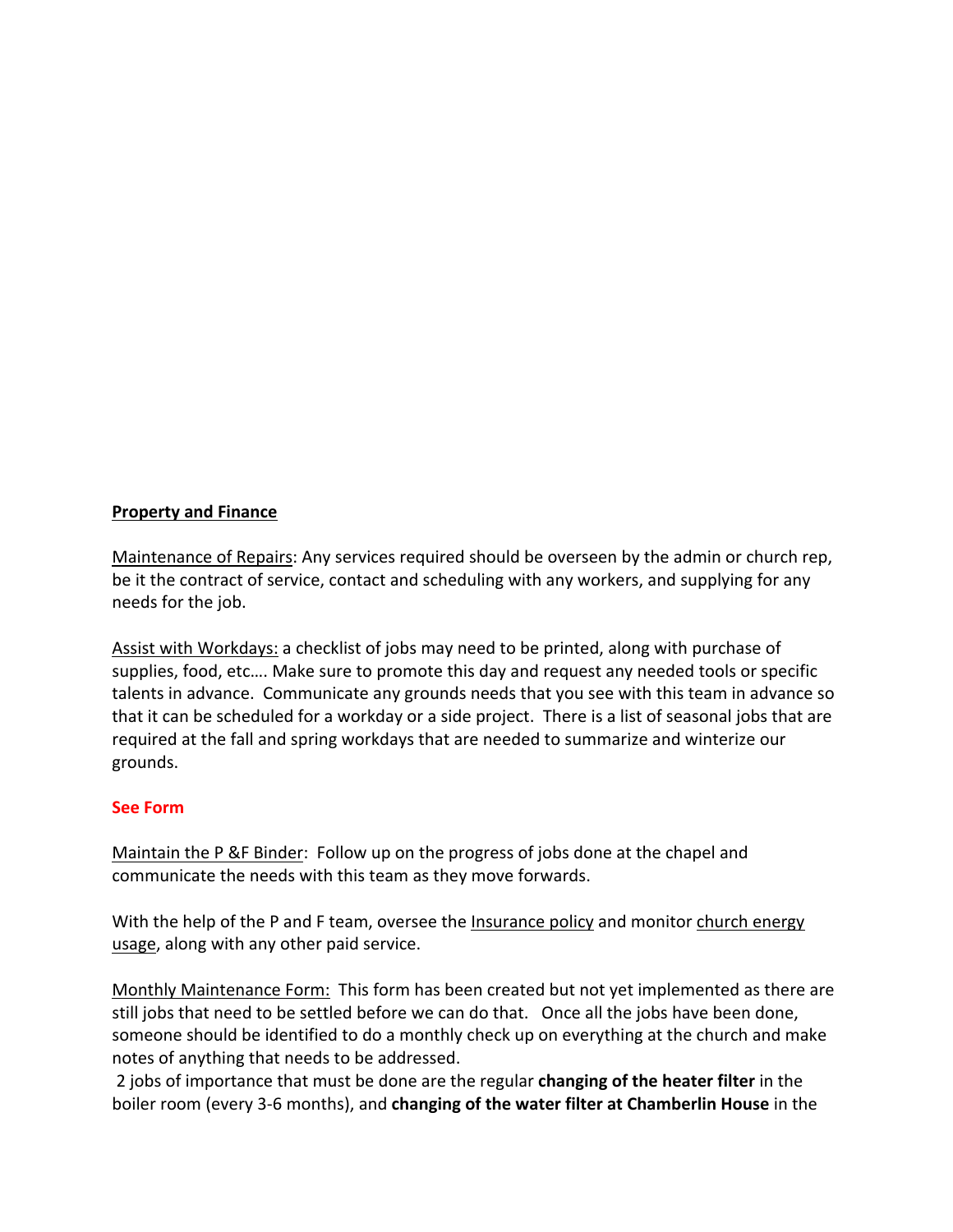basement (instructions for changing the water filter are next to the filter with a QR code that shows the job being done).

See Monthly Maintenance Form

And See Monthly Maintenance Form (Pre-Workday)

## Prep for VBS and Cub Scout Day Camp:

For Cub Scout Day Camp there are certain requirements that we must have ready in advance including a yearly **Fire Marshall Inspection, and septic inspection**. Make sure that these are ready in advance (Around March-May).

Fire Marshall: Call (203)924-1555 ext 1514 to schedule an appointment with the Fire Marshall. However, before you do that make sure that the **boiler room** is clear, and the **Fire extinguishers** are inspected and charged in advance.

Communicate with John Zseller from the scouts regarding any of the needs for camp. John.Zseller@scouting.org

Oversee tenants: Oversee that all the tenants are living in accordance with the contract that they signed, such as garbage being properly dispensed, parking in the correct location, rent being submitted in time, and all other matters on the contract that they signed. If there is an issue, pass it on to the P and F team so that someone there can address the issue at hand.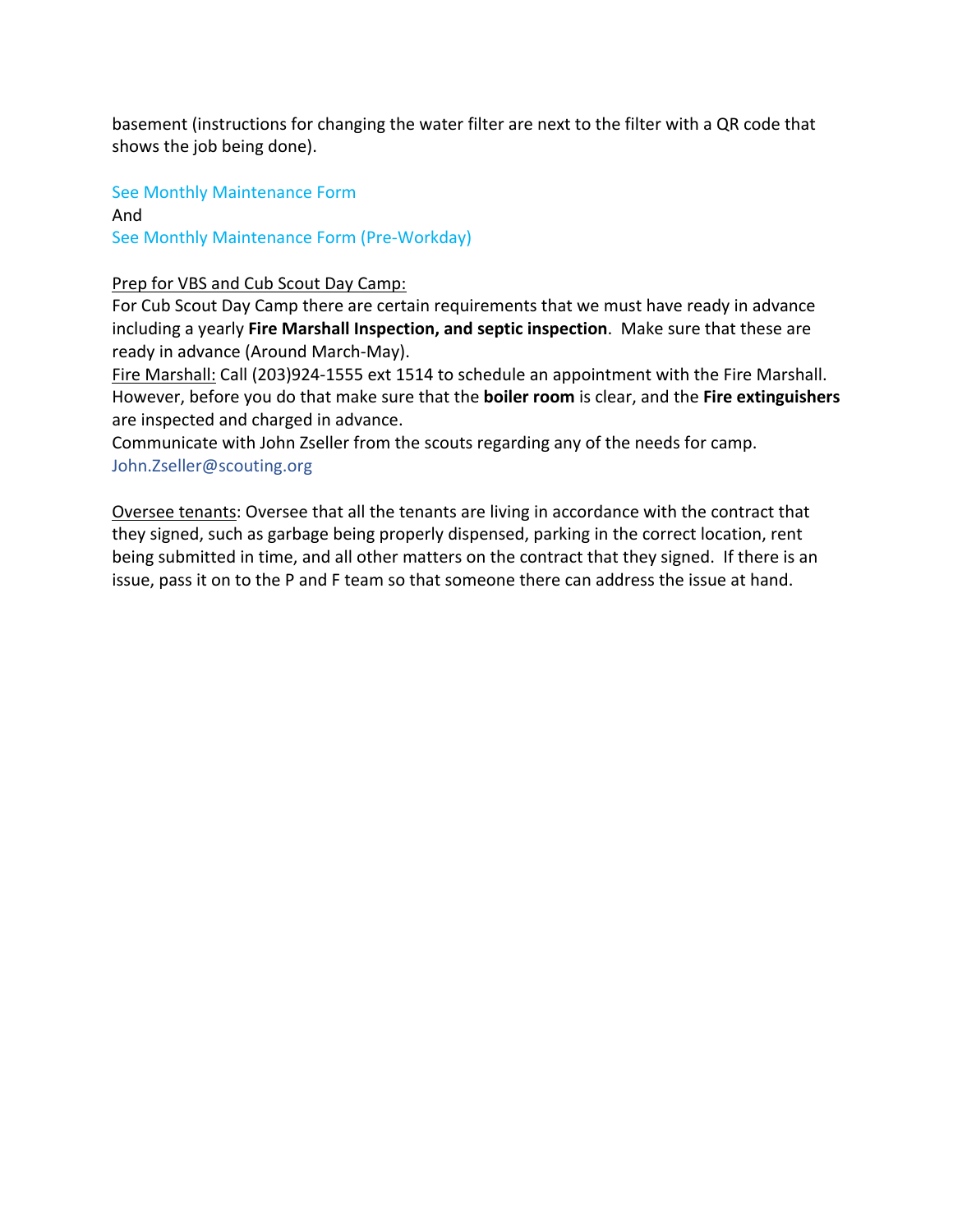## **Scheduling/Upcoming Events**

#### **Church Ministries**

### Scheduling: Yearly:

All ministry leaders should submit their ministry application in to the elders of the church during May for the following academic year. The elders will prayerfully consider what the schedule will look like and what the priority for that season will be. Once the priorities are established it will determine what the yearly schedule will be. All leaders are asked to schedule the entire year to the best of their abilities including weekly events, occasional events, and big events that they are proposing. With this information projected, a digital tentative year schedule should be made available to all leaders for scheduling purposes. Anything beyond 3 months is considered tentative, and upon agreement can change as any ministries impacted communicate these changes. The ministry application describes all expectations for room usage, clean up, etc…

#### Maintain the 2 calendars, 1 in each of the gmail accounts. The one in

huntingtonchapel@gmail.com account is the wholistic calendar that should cover every scheduled event along with any details of needs. This calendar is for leaders to be able to see everything and schedule accordingly. The calendar at thehuntingtonchapel@gmail.com account is the one we link to the website (create and do this). This should only cover the events that should be projected to the public

## **See Ministry Application and Scheduling Form: (Pending approval from elders)**

#### **Digital and Print Calendar: 3 Months out:**

A set 3 month calendar should always be available for the church to be able to see. A printed copy should be in Kellogg Hall and a digital printable version on the church website where others can print out the calendars themselves. These dates should rarely change as shifting schedules cause frustration for people who plan around the schedules set.

## **See Calendar Examples (Publisher Version).**

#### **Outside Usage of Chapel Grounds**

The ministries of the church take priority over outside usage of the church grounds, but if the church is available (or the event is deemed important enough to ask a ministry to shift-such as a wedding, funeral, etc…), it is possible to schedule usage of the church grounds. In this case a one-time church usage form should be filled out so that the expectations are clear to everyone and permissions are confirmed/denied with the whole picture in mind. For example, the person seeking to use a room may think that they can set up 6 hours early, but there may be a morning ministry which will need to use the room during that time.

#### **See Church Usage Form**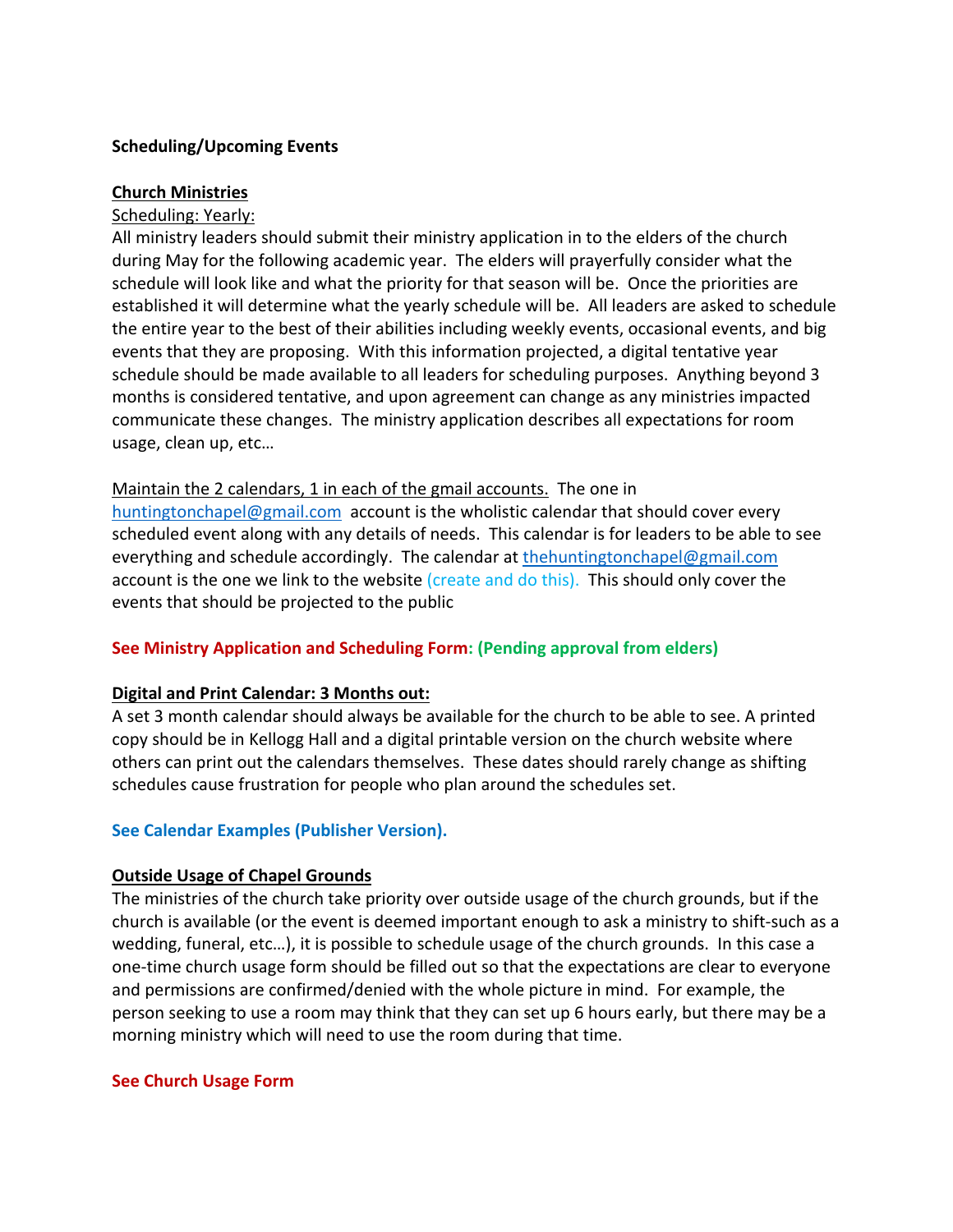#### **Upcoming Events**

**Print out promotional flyers:** for upcoming events and post them to the Bulletin Boards and in visible areas on the church grounds

Put these flyers on the **church website** as well. If ministries would like things posted on the website they should submit the digital file to you via email or via the google drive.

## **Weekly Admin Schedule**

It is recommended to create a front heavy week schedule with the most important jobs towards the beginning of the week and the less pressing jobs towards the end. This way emails go out, the deposits are made, purchases are made, the website is updated, everything is filed, recorded, and printed. Then as time allows other jobs can be completed like prep for upcoming events, etc…

## SEE FORM: WEEKLY SCHEDULE BREAKDOWN ADMIN

## **Utilize Help**

With so many things to do, identify the things that you (as admin with certain access to information and files) must do, and what others can do.

## **Ideas of where others can help.**

Counters: People who can count the contribution, deposit the money, maintain financial files, and enter contributions into powerchurch.

Bulletin Creation: someone can create a weekly, artistic looking bulletin to pass out on Sundays. Promotional team: People can create promotional flyers and nice looking sign-in sheets for events, take the calendar and transfer it to a beautiful looking calendar, update the website, create nice looking welcome packets, visitor cards, etc…

Social Media Team: People can take resources created, pictures taken and promote events via social media.

Grounds Person: Can be a point person for services that the chapel needs, such as letting in the Northwest Water rep, or overseeing maintenance work on the church grounds.

Resupplier: Someone can check all supplies, first aid kits, and create purchase orders